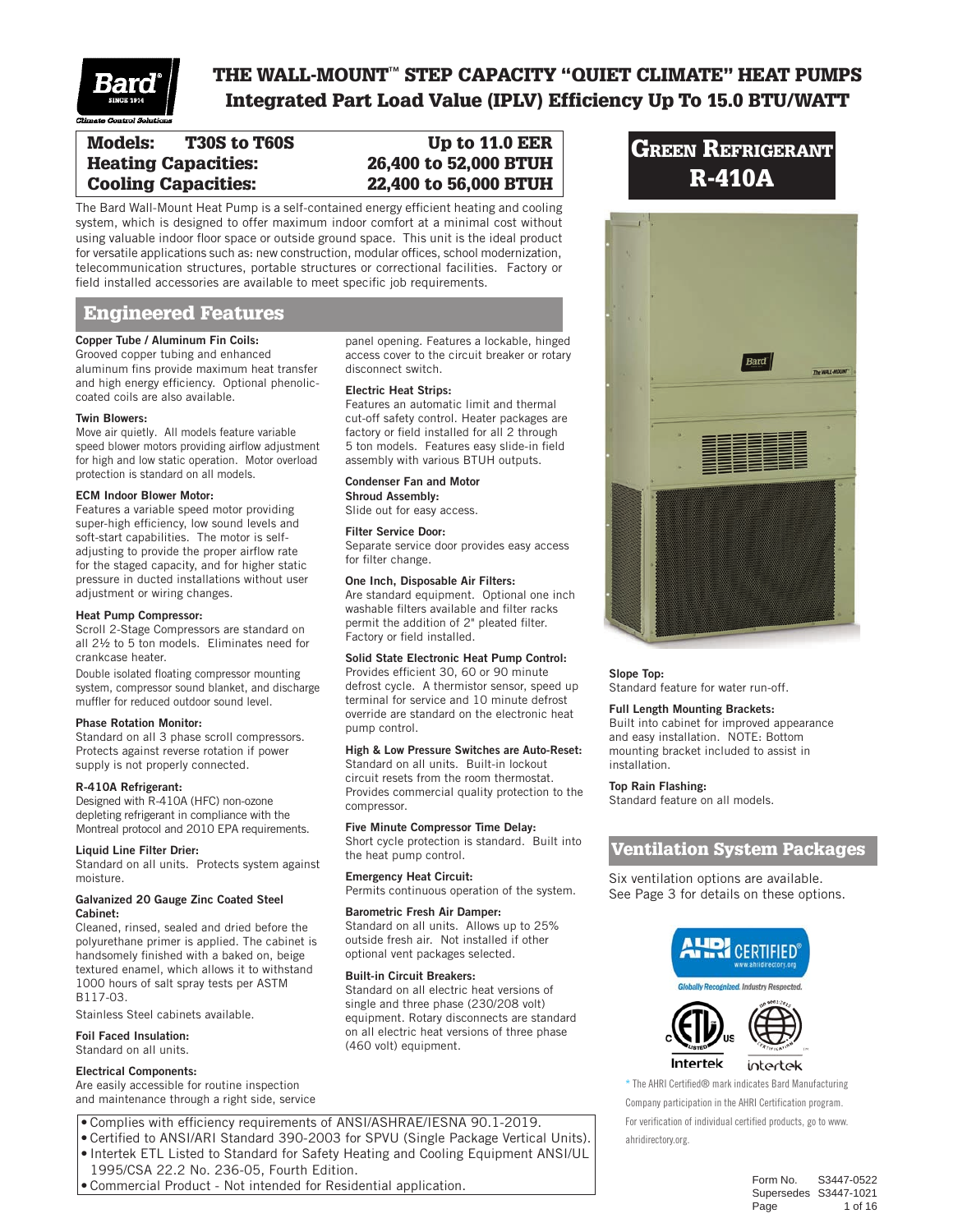## Certified Capacity and Efficiency Ratings at Full Capacity

| <u>ool vilion Gupuuliy mini millololloj thuuliy</u> d uu l mil Gupuuliy |              |              |        |              |              |
|-------------------------------------------------------------------------|--------------|--------------|--------|--------------|--------------|
| <b>MODELS</b>                                                           | <b>T30S2</b> | <b>T36S1</b> | T42S1  | <b>T48S1</b> | <b>T60S1</b> |
| Cooling BTUH, Stage 2 (Full Capacity) 1 80/67-95                        | 28,400       | 33,800       | 39.500 | 46.500       | 56.000       |
| EER 102                                                                 | 11.0         | 11.0         | 11.0   | 11.0         | 11.0         |
| Rated CFM                                                               | 900          | 1100         | 1250   | 1550         | 1650         |
| IPLV (Integrated Stage 1 and Stage 2) ①3 80/67-80                       | 14.6         | 14.7         | 14.6   | 15.0         | 15.1         |
| High Temp Heating (47F) BTUH, Stage 2 (Full Capacity)                   | 26,600       | 33.000       | 39,000 | 43.000       | 52,000       |
| COP 1040                                                                | 3.30         | 3.40         | 3.30   | 3.50         | 3.30         |
| Rated CFM                                                               | 900          | 1100         | 1250   | 1550         | 1650         |
| Low Temp Heating (17F) BTUH, Stage 2 (Full Capacity)                    | 17.000       | 20,000       | 23,000 | 27,000       | 34.600       |
| $COP$ $\circledcirc$                                                    | 2.30         | 2.40         | 2.20   | 2.30         | 2.40         |
| Rated CFM                                                               | 900          | 1100         | 1250   | 1550         | 1650         |

Rated CFM<br>© Certified in accordance with ARI Standard 390-2003 for single package vertical units

EER = Energy Efficiency Ratio - BTU/WATT efficiency

Integrated Part Load Value - BTU/WATT efficiency (combines Stage 1 & 2 performance)

COP = Coefficient of Performance - BTU/WATT efficiency

| <b>Capacity and Efficiency Ratings at Partial Capacity</b> |              |              |        |              |              |
|------------------------------------------------------------|--------------|--------------|--------|--------------|--------------|
| <b>MODELS</b>                                              | <b>T30S2</b> | <b>T36S1</b> | T42S1  | <b>T48S1</b> | <b>T60S1</b> |
| Cooling BTUH, Stage 1 (Partial Capacity) 80/67-80          | 24.300       | 27,000       | 31.000 | 37.000       | 45.000       |
| Operating CFM                                              | 650          | 800          | 900    | 1000         | 1300         |
| High Temp. Heating 47°BTUH, Stage 1 (Partial Capacity)     | 19.000       | 22,600       | 26,000 | 30,800       | 38,000       |
| Operating CFM                                              | 650          | 800          | 900    | 1000         | 1300         |

| <b>T30S2-A</b>                                 | <b>T30S2-B</b>                               | <b>T30S2-C</b>                                                              | T36S1-A                                         | <b>T36S1-B</b>                                | T36S1-C                            |
|------------------------------------------------|----------------------------------------------|-----------------------------------------------------------------------------|-------------------------------------------------|-----------------------------------------------|------------------------------------|
| 230/208 - 1                                    | $230/208 - 3$                                | $460 - 3$                                                                   | 230/208 - 1                                     | $230/208 - 3$                                 | $460 - 3$                          |
| 197-253                                        | 197-253                                      | 414-506                                                                     | 197-253                                         | 197-253                                       | 414-506                            |
|                                                |                                              |                                                                             |                                                 |                                               |                                    |
| 230/208<br>9.6/10.8<br>13.1<br>73/73<br>Scroll | 230/208<br>7.1/8.0<br>8.7<br>58/58<br>Scroll | 460<br>4.0<br>4.3<br>28<br>Scroll                                           | 230/208<br>11.5/12.9<br>15.3<br>83/83<br>Scroll | 230/208<br>8.8/9.8<br>11.7<br>73/73<br>Scroll | 460<br>4.9<br>5.8<br>38<br>Scroll  |
|                                                |                                              |                                                                             |                                                 |                                               |                                    |
| $1/3 - 1060 - 1$<br>1.5<br>20"-1900            | $1/3 - 1060 - 1$<br>1.5<br>20"-1900          | $1/3 - 1060 - 1$<br>1.5<br>20"-1900                                         | $1/3 - 825 - 2$<br>2.5<br>24"-2900              | $1/3 - 825 - 2$<br>2.5<br>24"-2900            | $1/3 - 825 - 2$<br>1.1<br>24"-2900 |
|                                                |                                              |                                                                             |                                                 |                                               |                                    |
| 1/3 Var.<br>2.8                                | 1/3 Var.<br>2.8                              | 1/3 Var.<br>2.8                                                             | $1/2$ Var.<br>3.2                               | 1/2 Var.<br>3.2                               | 1/2 Var.<br>3.2                    |
| $900 - 10$                                     | $900 - 10$                                   | $900 - 10$                                                                  | $1100 - 15$                                     | $1100 - 15$                                   | $1100 - .15$                       |
|                                                |                                              |                                                                             |                                                 |                                               | $20 \times 30 \times 1$<br>530     |
| Δ<br>11<br>35<br>64<br>52                      | 4<br>11<br>35<br>64<br>52                    | 4<br>11<br>35<br>64<br>52                                                   | 4.5<br>1<br>11.5<br>42<br>50<br>81              | 4.5<br>11.5<br>42<br>50<br>81                 | 4.5<br>1<br>11.5<br>42<br>50<br>81 |
|                                                | $16 \times 30 \times 1$<br>400               | <b>Specifications 2-1/2 through 3-Ton</b><br>$16 \times 30 \times 1$<br>400 | $16 \times 30 \times 1$<br>400                  | $20 \times 30 \times 1$<br>490                | $20 \times 30 \times 1$<br>490     |

## Specifications 3-1/2 through 5 Ton

| <b>MODELS</b>                                     | T42S1-A                 | T42S1-B                 | T42S1-C                 | T48S1-A                 | T48S1-B                 | T48S1-C                 | <b>T60S1-A</b>          | <b>T60S1-B</b>          | <b>T60S1-C</b>          |
|---------------------------------------------------|-------------------------|-------------------------|-------------------------|-------------------------|-------------------------|-------------------------|-------------------------|-------------------------|-------------------------|
| Electrical Rating - 60 Hz                         | 230/208 - 1             | $230/208 - 3$           | $460 - 3$               | $230/208 - 1$           | $230/208 - 3$           | $460 - 3$               | 230/208 - 1             | $230/208 - 3$           | $460 - 3$               |
| <b>Operating Voltage Range</b>                    | 197-253                 | 197-253                 | 414-506                 | 197-253                 | 197-253                 | 414-506                 | 197-253                 | 197-253                 | 414-506                 |
| <b>Compressor--Circuit A</b>                      |                         |                         |                         |                         |                         |                         |                         |                         |                         |
| Voltage<br>Rated Load Amps                        | 230/208<br>14.1/16      | 230/208<br>11.2 / 12.7  | 460<br>5.6              | 230/208<br>16.8/19.2    | 230/208<br>11.1/12.7    | 460<br>5.8              | 230/208<br>21.4 / 23.3  | 230/208<br>13.1/14.2    | 460<br>6.2              |
| <b>Branch Circuit Selection</b><br>Current        | 18.0                    | 14.2                    | 6.3                     | 21.2                    | 14.1                    | 6.5                     | 27.2                    | 16.6                    | 7.3                     |
| Lock Rotor Amps<br>Compressor Type                | 96/96<br>Scroll         | 88/88<br>Scroll         | 44<br>Scroll            | 104<br>Scroll           | 83/83<br>Scroll         | 41<br>Scroll            | 153/153<br>Scroll       | 110/110<br>Scroll       | 52<br>Scroll            |
| <b>Fan Motor &amp; Condenser</b>                  |                         |                         |                         |                         |                         |                         |                         |                         |                         |
| Fan Motor--HP--RPM--SPD                           | $1/3 - 825 - 2$         | $1/3 - 825 - 2$         | $1/3 - 825 - 1$         | $1/3 - 825 - 2$         | $1/3 - 825 - 2$         | $1/3 - 825 - 1$         | $1/2 - 1025 - 1$        | $1/2 - 1025 - 1$        | 1/2-1025-1              |
| Fan Motor--Amps                                   | 2.5                     | 2.5                     | 1.2                     | 2.5                     | 2.5                     | $1.2^{\circ}$           | 3.8                     | 3.8                     | 3.8                     |
| Fan--DIA/CFM                                      | 24"-2900                | 24"-2900                | 24"-2900                | 24"-2900                | 24"-2900                | 24"-2900                | 24"-3700                | 24"-3700                | 24"-3700                |
| Blower Motor & Evap.                              |                         |                         |                         |                         |                         |                         |                         |                         |                         |
| Blower Motor--HP-RPM-SPD<br>Blower Motor--Amps    | 3/4 Var.<br>4.0         | 3/4 Var.<br>4.0         | 3/4 Var.<br>4.0         | 3/4 Var.<br>4.9         | 3/4 Var.<br>4.9         | 3/4 Var.<br>4.9         | 3/4 Var.<br>4.9         | 3/4 Var.<br>4.9         | 3/4 Var.<br>4.9         |
| CFM Cooling & E.S.P.<br>w/Filter (Rated-Wet Coil) | $1250 - 0.15$           | $1250 - 0.15$           | $1250 - 15$             | $1550 - .2$             | $1550 - .2$             | $1550 - .2$             | $1650 - .2$             | $1650 - .2$             | $1650 - .2$             |
| Filter Sizes (inches) STD.                        | $20 \times 30 \times 1$ | $20 \times 30 \times 1$ | $20 \times 30 \times 1$ | $20 \times 30 \times 1$ | $20 \times 30 \times 1$ | $20 \times 30 \times 1$ | $20 \times 30 \times 1$ | $20 \times 30 \times 1$ | $20 \times 30 \times 1$ |
| Shipping Weight --LBS.                            | 500                     | 500                     | 540                     | 560                     | 560                     | 605                     | 565                     | 565                     | 610                     |
| Barometric Fresh Air Damper                       | 4.5                     | 4.5                     | 4.5                     | 4.5                     | 4.5                     | 4.5                     | 4.5                     | 4.5                     | 4.5                     |
| <b>Blank-Off Plate</b>                            |                         |                         |                         |                         |                         |                         |                         |                         |                         |
| Motorized Fresh Air Damper                        | 11.5                    | 11.5                    | 11.5                    | 11.5                    | 11.5                    | 11.5                    | 11.5                    | 11.5                    | 11.5                    |
| <b>Commercial Room Ventilator</b><br>Economizer   | 42<br>50                | 42<br>50                | 42<br>50                | 42<br>50                | 42<br>50                | 42<br>50                | 42<br>50                | 42<br>50                | 42<br>50                |
| Energy Recovery Ventilator                        | 81                      | 81                      | 81                      | 81                      | 81                      | 81                      | 81                      | 81                      | 81                      |

Form No. S3447-0522

Supersedes S3447-1021<br>Page 2 of 16

2 of 16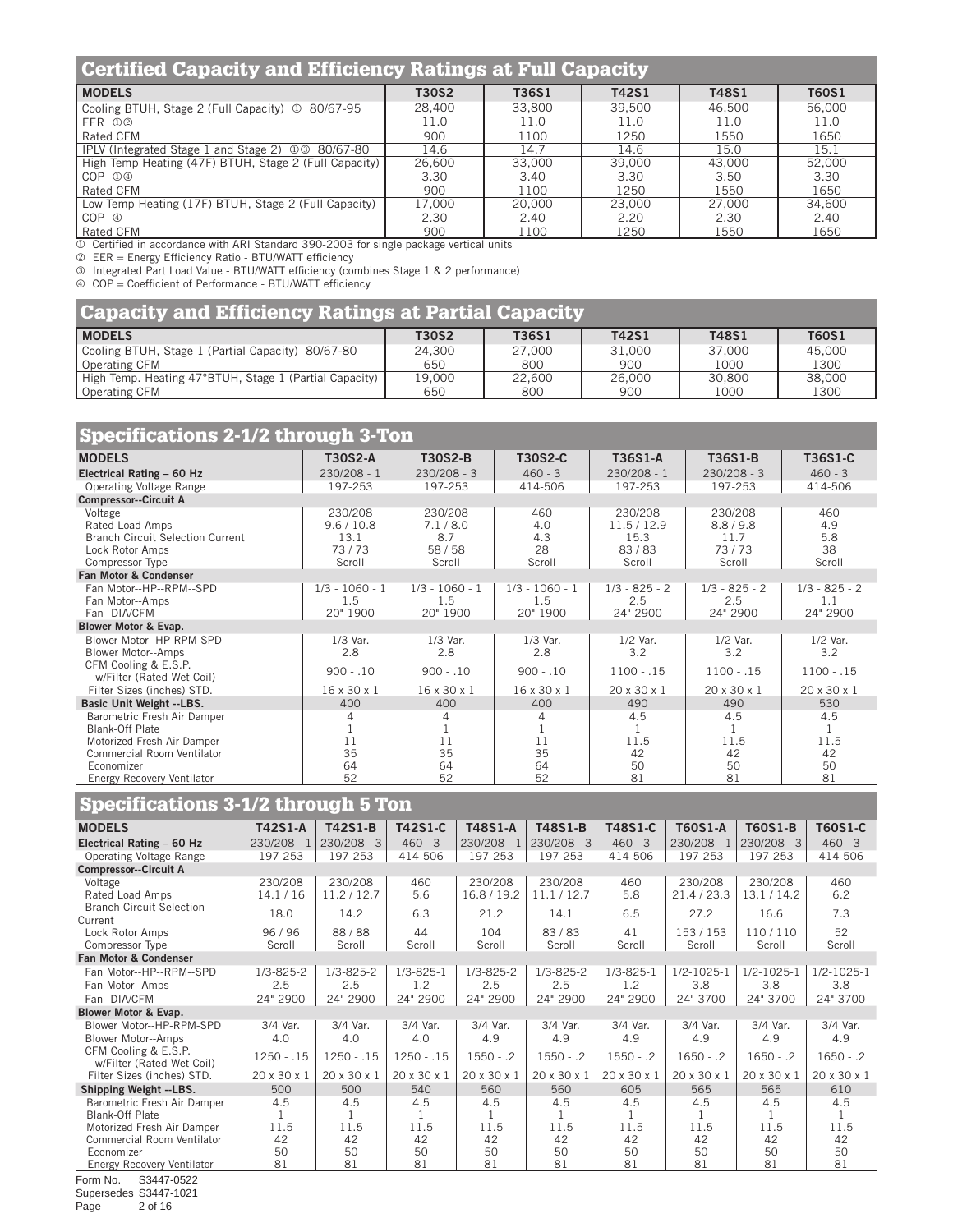## Ventilation System Packages

Bard Wall-Mounts are designed to provide optional ventilation packages to meet all of your ventilation and indoor air quality requirements. All units are equipped with a barometric fresh air damper as the standard ventilation package. All ventilation packages can be built-in at the factory, or field-installed at a later date.



**Barometric Fresh Air Damper**



**Motorized Fresh Air Damper**



**Commercial Room Ventilator**

## BAROMETRIC FRESH AIR DAMPER - BFAD STANDARD STANDARD

The barometric fresh air damper is a standard feature on all models. It is installed on the inside of the service door and allows outside ventilation air, up to 25% of the total airflow rating of the unit, to be introduced through the air inlet openings and to be mixed with the conditioned air. The damper opens during blower operation and closes when the blower is off. Adjustable blade stops allow different amounts of outside air to be introduced into the building and can be easily locked closed if required.

## BLANK OFF PLATE - BOP OPTIONAL

A blank off plate is installed on the inside of the service door. It covers the air inlet openings which restricts any outside air from entering into the unit. The blank off plate should be utilized in applications where outside air is not required to be mixed with the conditioned air.

## MOTORIZED FRESH AIR DAMPER - MFAD OPTIONAL

The motorized fresh air damper is internally mounted behind the service door and allows outside ventilation air, up to 25% of the total airflow rating of the unit, to be introduced through the air inlet openings and to be mixed with the conditioned air. The two position damper can be fully open or closed. The damper blade is powered open by a 24VAC motor with spring return on power loss. The damper can be controlled by indoor blower operation or can be field connected to be managed based on building occupancy.

NOTE: The above vent systems are intake only without built-in exhaust capability. Building will likely require separate field installed barometric relief or mechanical exhaust elsewhere within the conditioned space. Balancing dampers in the return air grille may be required to achieve specified amount of outdoor air intake.

## COMMERCIAL ROOM VENTILATOR - CRV OPTIONAL

The built-in commercial room ventilator is internally mounted behind the service door and allows outside ventilation air, up to 50% of the total airflow rating of the unit, to be introduced through the air inlet openings. It includes a built-in exhaust air damper.

The commercial room ventilator (CRV) is a simple and innovative approach to improving the indoor air quality by providing fresh air intake and exhaust capability through the CRV. The damper can be easily adjusted to control the amount of fresh air supplied into the building. The CRV can be controlled by indoor blower operation or field controlled based on room occupancy. The CRV is power open - spring return on power loss. Complies with ANSI/ ASHRAE Standard 62.1 "Ventilation for Acceptable Indoor Air Quality."

Four Models Available: CRVS - spring return on power loss or deactivation CRVP - power return (will not close on power loss) CHCRV - modulating actuator with spring return on power loss or deactivation CRVMWH - modulating spring return on power loss or deactivation

## ECONOMIZER - ECONWM-Series OPTIONAL

The built-in economizer system is internally mounted behind the service door and allows outdoor air to be introduced through the air inlet openings. The amount of outdoor air varies in response to the system controls and settings defined by the end user. It includes a built-in exhaust air damper. The economizer is designed to provide "free cooling" when outside air conditions are cool and dry enough to satisfy cooling requirements without running the compressor. This in turn provides lower operating costs, while extending the life of the compressor.

- ECONWMT Equipment Building versions have extended 11" air intake hood to deliver up to 100% of cooling rated airflow. • ECONWMS Standard versions have 3" air intake hood to deliver up to 75% of cooling rated airflow. A relief
- damper may be necessary for this model when using the economizer.

## Standard Features:

- Fully modulating
- Honeywell Direct Drive Hi-Torque Actuator
- No linkage required
- Simple single blade design
- Positive shut-off with non-stick gaskets
- Electronic DB and/or Enthalpy sensors depending upon version
- Honeywell JADE™ electronic economizer module with precision settings and diagnostics
- DB or Enthalpy economizer versions available

## WALL-MOUNT ENERGY RECOVERY VENTILATOR - ERV **OPTIONAL**

The wall-mount energy recovery ventilator (ERV) is a highly innovative approach to meeting indoor air quality ventilation requirements as established by ANSI/ASHRAE Standard 62.1. The ERV allows from 200 to 450 CFM (depending upon model) of fresh air and exhaust through the unit while maintaining superior indoor comfort and humidity levels. In most cases this can be accomplished without increasing equipment sizing or operating costs. Heat transfer efficiency is up to 67% during summer and 75% during winter conditions.

The ERV consists of a unique "rotary energy recovery cassette" that provides effective sensible and latent heat transfer capabilities during summer and winter conditions. Various control schemes are addressed including limiting ventilation during building occupancy only.

The ERV is designed to be internally mounted behind the service door in the WA, WH or WL model wall-mount units. It can be built-in at the factory or field installed as an option. ERV-\*3 and ERV-\*5 can be independently adjusted for intake and exhaust rates. 3" air intake hood is standard.

Form No. S3447-0522 Supersedes S3447-1021 Page

**Economizer**



**Energy Recovery Ventilator**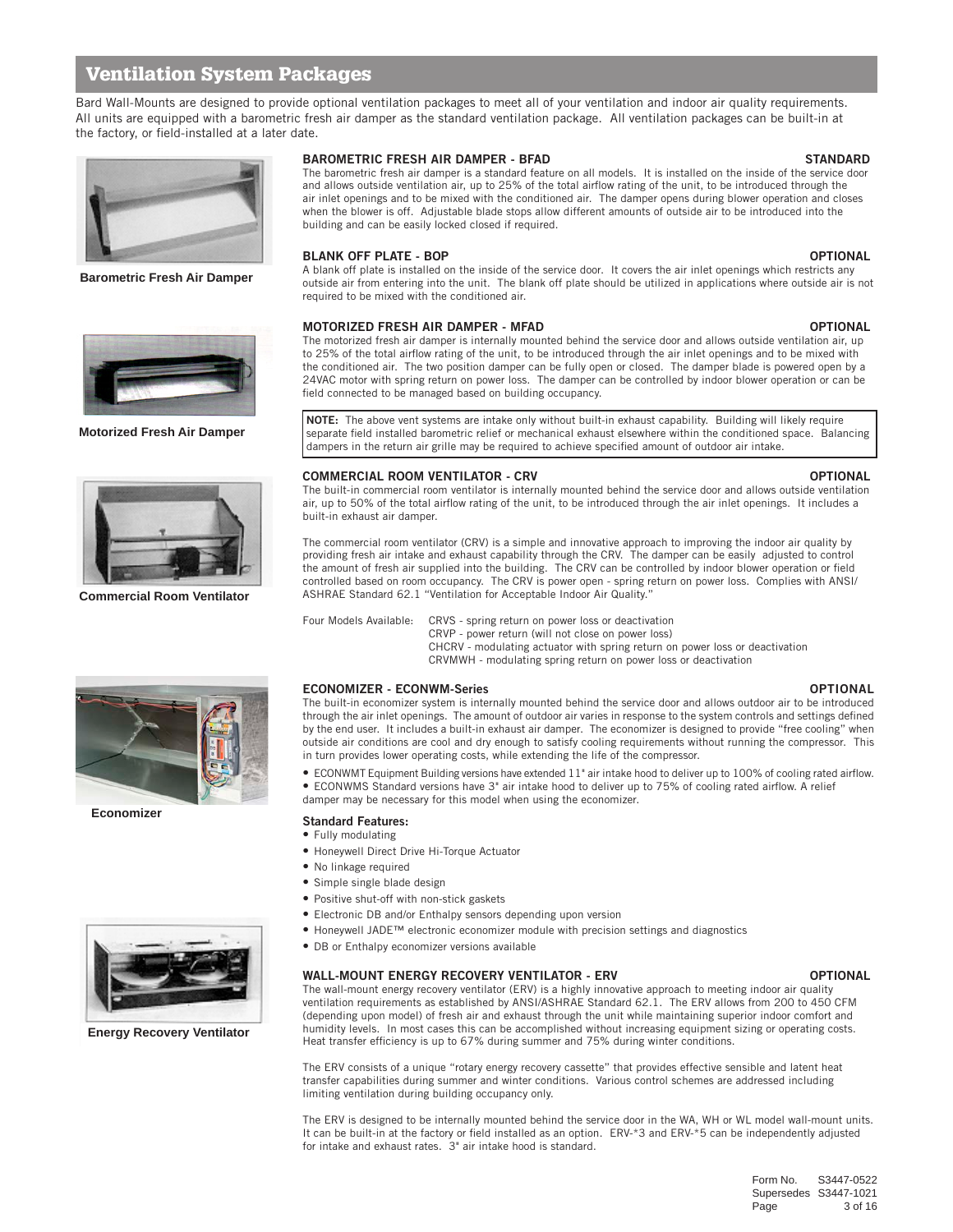





Commercial Room Ventilator Performance Data : CRVS-3, CRVP-3 & CRVMWH

Supersedes S3447-1021 4 of 16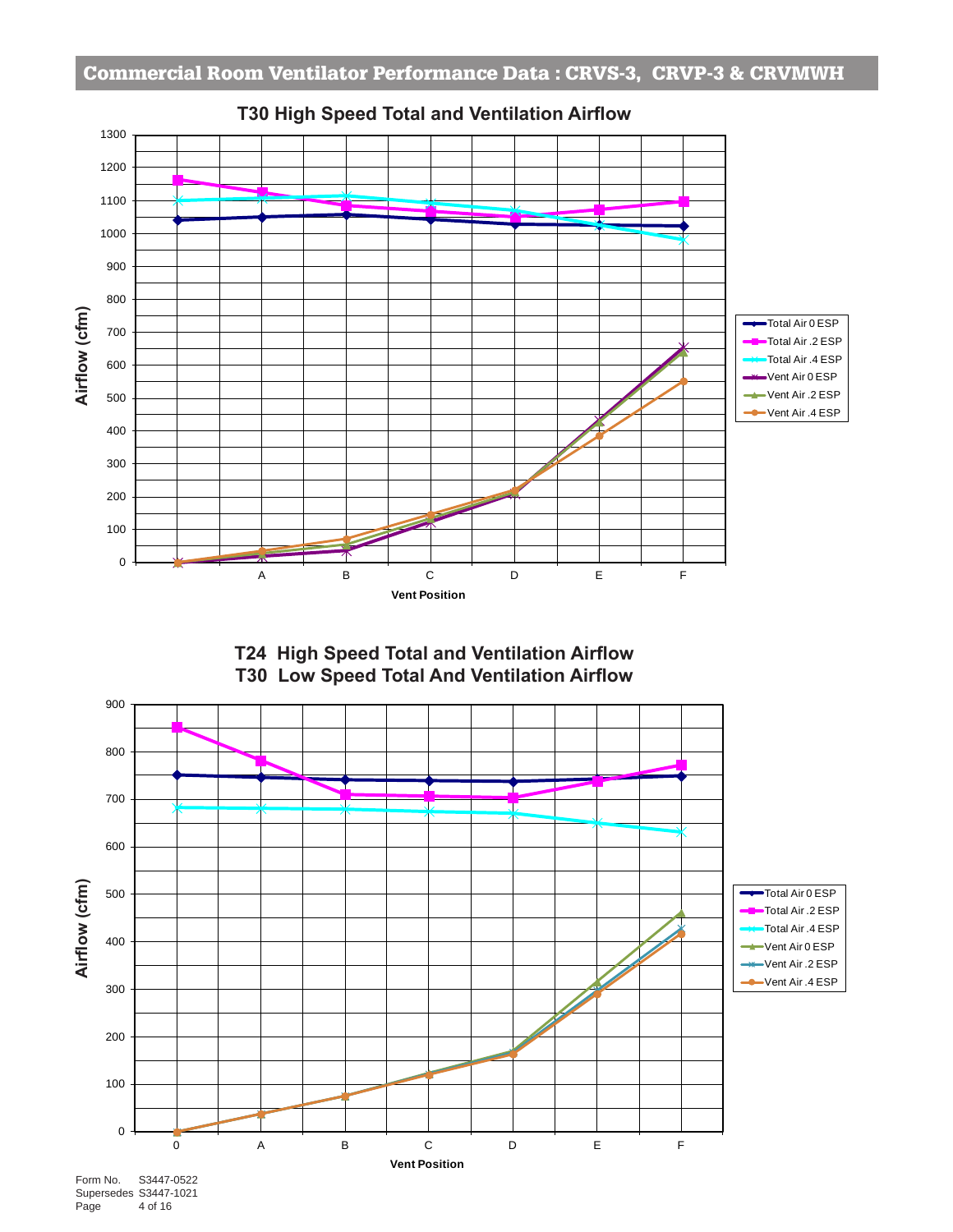



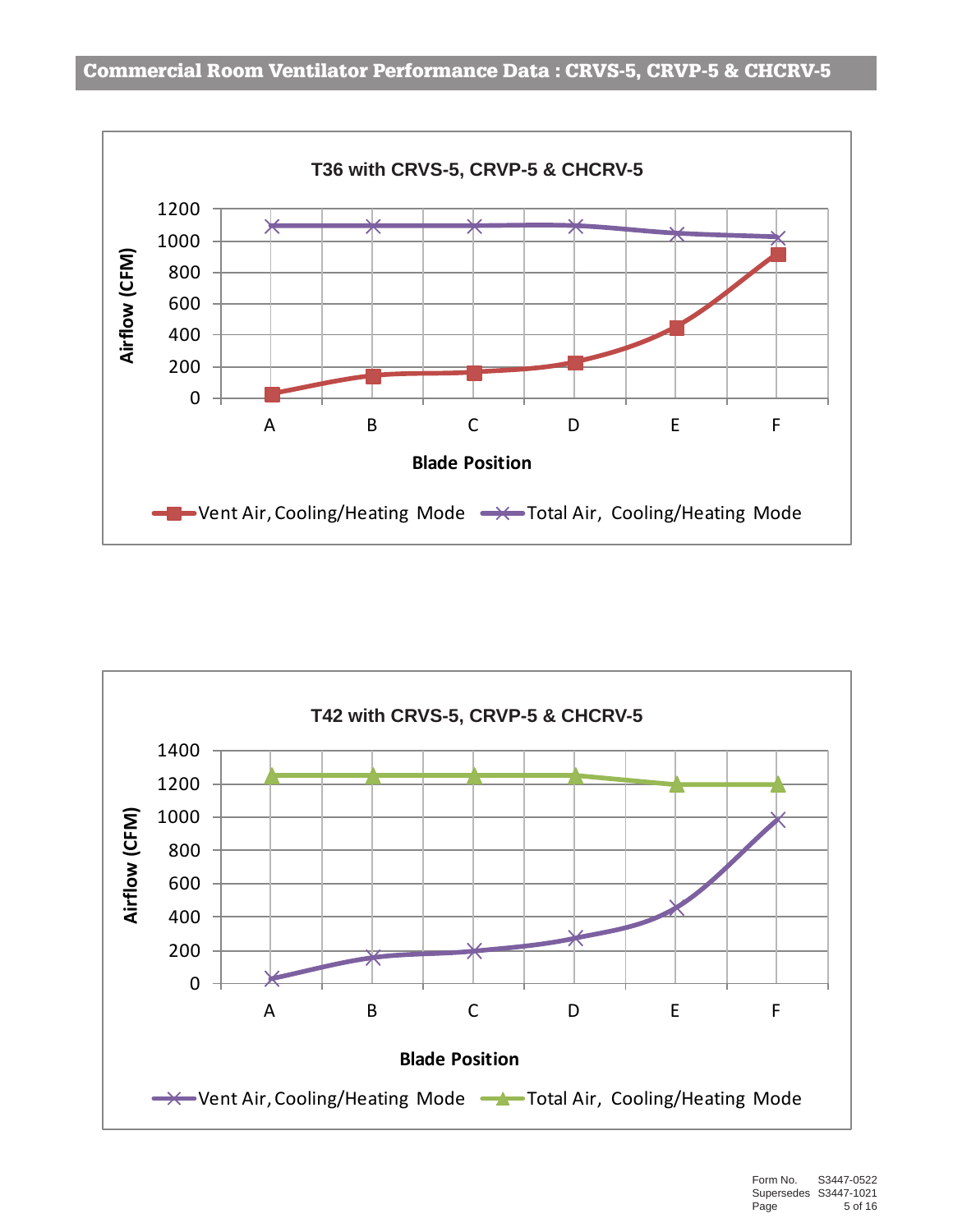

Commercial Room Ventilator Performance Data : CRVS-5, CRVP-5 & CHCRV-5



Form No. S3447-0522 Supersedes S3447-1021<br>Page 6 of 16 6 of 16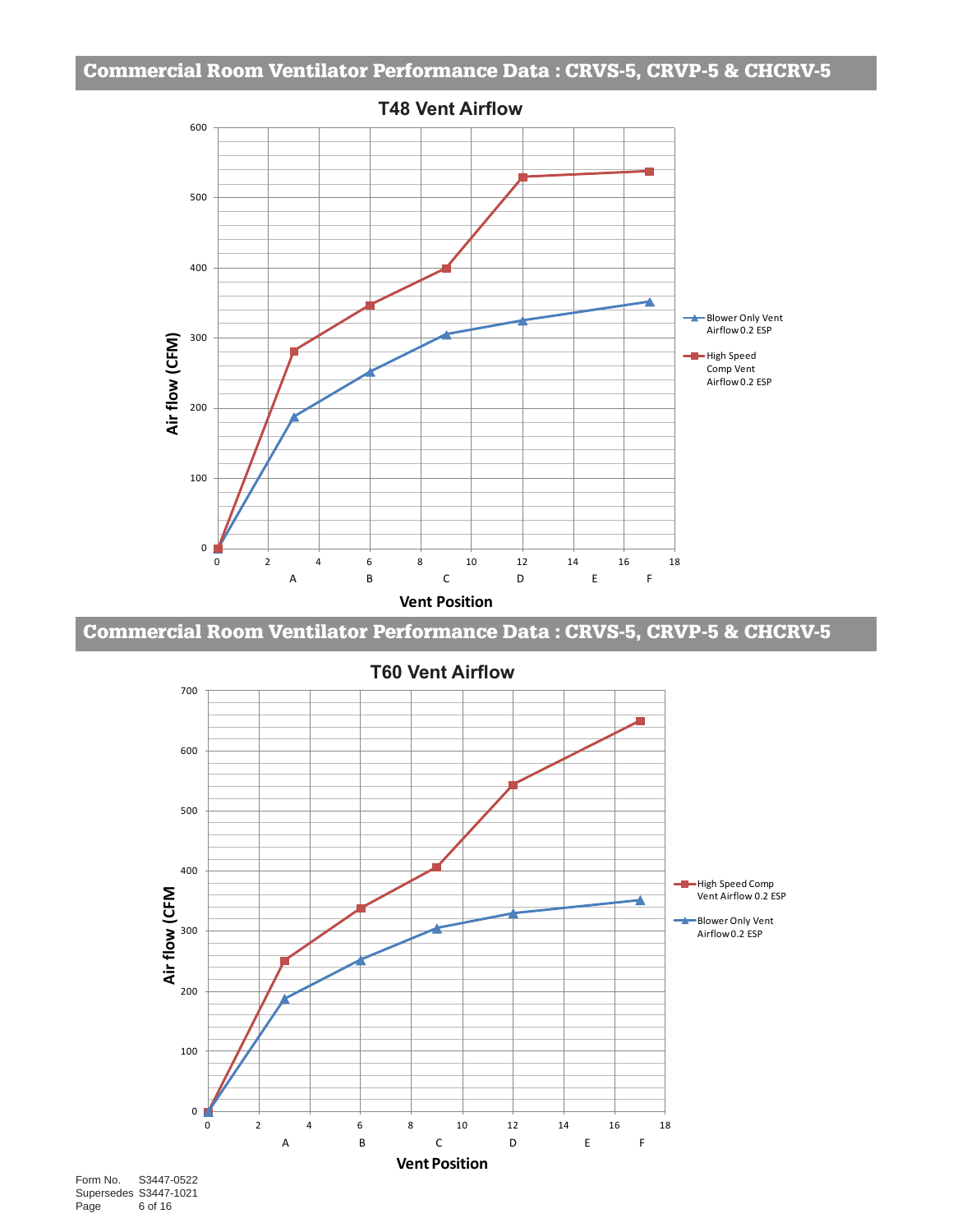# *This Page Intentionally Left Blank*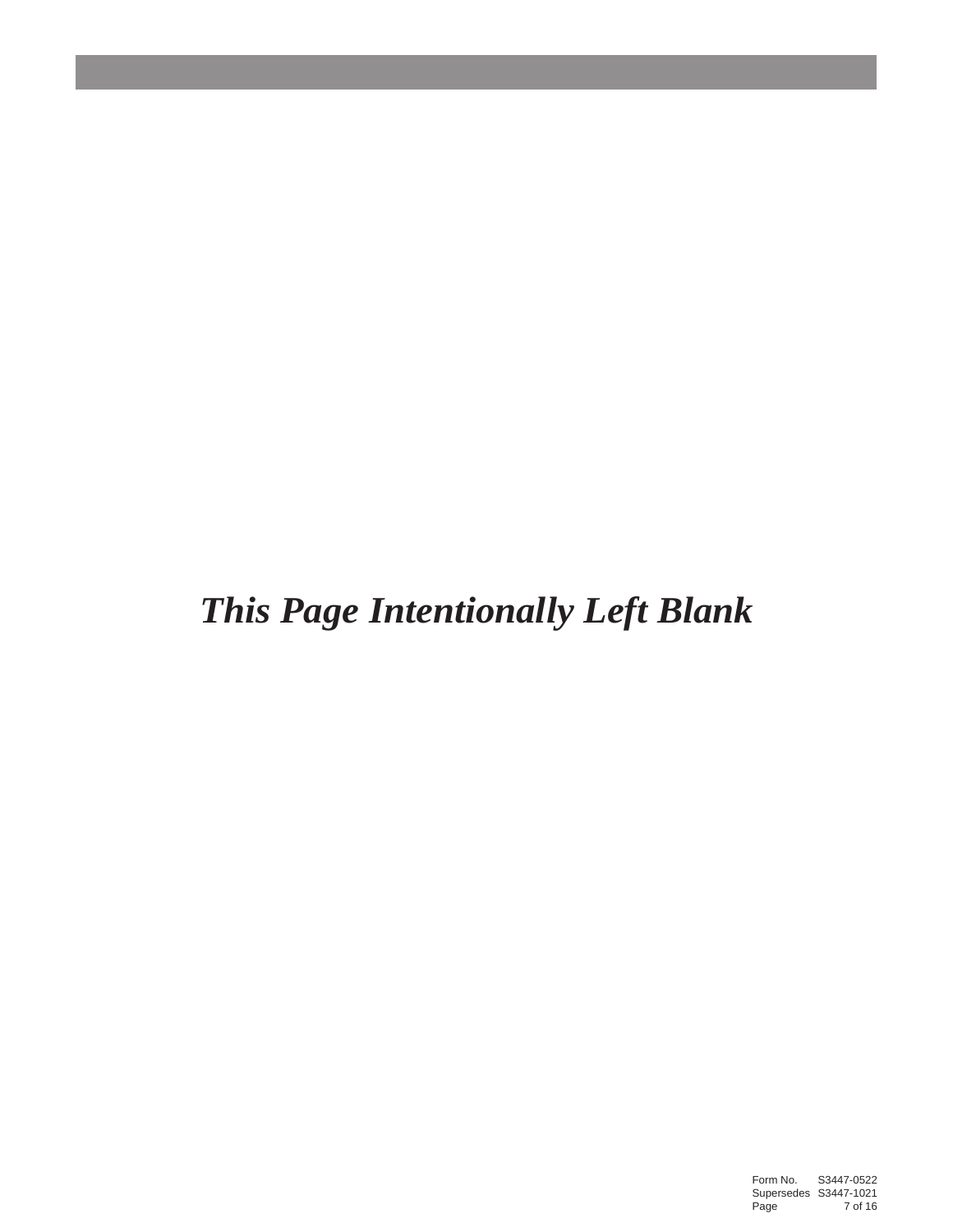| <b>Ambient</b><br>O.D. |    |            |            |              | <b>VENTILATION RATE -- 400 CFM</b><br><b>63% EFFICIENCY</b> |            |            |            |            | <b>VENTILATION RATE -- 325 CFM</b> | <b>64% EFFICIENCY</b> |            |            |            |            | <b>VENTILATION RATE -- 250 CFM</b> | <b>65% EFFICIENCY</b> |            |            |
|------------------------|----|------------|------------|--------------|-------------------------------------------------------------|------------|------------|------------|------------|------------------------------------|-----------------------|------------|------------|------------|------------|------------------------------------|-----------------------|------------|------------|
| DB/<br><b>WB</b>       | F  | <b>VLT</b> | <b>VLS</b> | <b>VLL</b>   | <b>HRT</b>                                                  | <b>HRS</b> | <b>HRL</b> | <b>VLT</b> | <b>VLS</b> | <b>VLL</b>                         | <b>HRT</b>            | <b>HRS</b> | <b>HRL</b> | <b>VLT</b> | <b>VLS</b> | <b>VLL</b>                         | <b>HRT</b>            | <b>HRS</b> | <b>HRL</b> |
| 105                    | 75 | 19080      | 12960      | 6120         | 12020                                                       | 8164       | 3855       | 15502      | 10530      | 4972                               | 9921                  | 6739       | 3182       | 11925      | 8100       | 3825                               | 7751                  | 5265       | 2486       |
|                        | 70 | 12960      | 12960      | $\Omega$     | 8164                                                        | 8164       | $\Omega$   | 10530      | 10530      | $\Omega$                           | 6739                  | 6739       | $\Omega$   | 8100       | 8100       | $\Omega$                           | 5265                  | 5265       | $\Omega$   |
|                        | 65 | 12960      | 12960      | $\Omega$     | 8164                                                        | 8164       | $\Omega$   | 10530      | 10530      | $\Omega$                           | 6739                  | 6739       | $\Omega$   | 8100       | 8100       | $\Omega$                           | 5265                  | 5265       | $\Omega$   |
| 100                    | 80 | 28080      | 10800      | 17280        | 17690                                                       | 6804       | 10886      | 22815      | 8775       | 14040                              | 14601                 | 5616       | 8985       | 17550      | 6750       | 10800                              | 11407                 | 4387       | 7019       |
|                        | 75 | 19080      | 10800      | 8280         | 12020                                                       | 6804       | 5216       | 15502      | 8775       | 6727                               | 9921                  | 5616       | 4305       | 11925      | 6750       | 5175                               | 7751                  | 4387       | 3363       |
|                        | 70 | 10980      | 10800      | 180          | 6717                                                        | 6804       | 113        | 8921       | 8775       | 146                                | 5709                  | 5616       | 93         | 6862       | 6750       | 112                                | 4460                  | 4387       | 73         |
|                        | 65 | 10800      | 10800      | $\mathbf{0}$ | 6804                                                        | 6804       | $\Omega$   | 8775       | 8775       | $\Omega$                           | 5616                  | 5616       | $\Omega$   | 6750       | 6750       | $\Omega$                           | 4387                  | 4387       | $\Omega$   |
|                        | 60 | 10800      | 10800      | $\mathbf{O}$ | 6804                                                        | 6804       | $\Omega$   | 8775       | 8775       | $\Omega$                           | 5616                  | 5616       | $\Omega$   | 6750       | 6750       | $\Omega$                           | 4387                  | 4387       | $\Omega$   |
| 95                     | 80 | 28080      | 8640       | 19440        | 17690                                                       | 5443       | 12247      | 22815      | 7020       | 15795                              | 14601                 | 4492       | 10108      | 17550      | 5400       | 12150                              | 11407                 | 3510       | 7897       |
|                        | 75 | 19080      | 8640       | 10440        | 12020                                                       | 5443       | 6577       | 15502      | 7020       | 8482                               | 9921                  | 4492       | 5428       | 11925      | 5400       | 6525                               | 7751                  | 3510       | 4241       |
|                        | 70 | 10980      | 8640       | 2340         | 6917                                                        | 5443       | 1474       | 8921       | 7020       | 1901                               | 5709                  | 4492       | 1216       | 6862       | 5400       | 1462                               | 4460                  | 3510       | 950        |
|                        | 65 | 8640       | 8640       | $\circ$      | 5443                                                        | 5443       | $\circ$    | 7020       | 7020       | $\circ$                            | 4492                  | 4492       | 0          | 5400       | 5400       | $\Omega$                           | 3510                  | 3510       | $\Omega$   |
|                        | 60 | 8640       | 8640       | $\Omega$     | 5443                                                        | 5443       | $\Omega$   | 7020       | 7020       | $\Omega$                           | 4492                  | 4492       | $\circ$    | 5400       | 5400       | $\Omega$                           | 3510                  | 3510       | $\Omega$   |
| 90                     | 80 | 28080      | 6480       | 21600        | 17690                                                       | 4082       | 13608      | 22815      | 5265       | 17550                              | 14601                 | 3369       | 11232      | 17550      | 4050       | 13500                              | 11407                 | 2632       | 8774       |
|                        | 75 | 19080      | 6480       | 12600        | 12020                                                       | 4082       | 7938       | 15502      | 5265       | 10237                              | 9921                  | 3369       | 6552       | 11925      | 4050       | 7875                               | 7751                  | 2632       | 5118       |
|                        | 70 | 10980      | 6480       | 4500         | 6917                                                        | 4082       | 2835       | 8921       | 5265       | 3656                               | 5709                  | 3369       | 2340       | 6862       | 4050       | 2812                               | 4460                  | 2632       | 1828       |
|                        | 65 | 6480       | 6480       | $\Omega$     | 4082                                                        | 4082       | $\Omega$   | 5265       | 5265       | $\Omega$                           | 3369                  | 3369       | $\Omega$   | 4050       | 4050       | $\Omega$                           | 2632                  | 2632       | $\Omega$   |
|                        | 60 | 6480       | 6480       | $\Omega$     | 4082                                                        | 4082       | $\Omega$   | 5265       | 5265       | $\Omega$                           | 3369                  | 3369       | $\Omega$   | 4050       | 4050       | $\Omega$                           | 2632                  | 2632       | $\Omega$   |
| 85                     | 80 | 28080      | 4320       | 23760        | 17690                                                       | 2721       | 14968      | 22815      | 3510       | 19305                              | 14601                 | 2246       | 12355      | 17550      | 2700       | 14850                              | 11407                 | 1755       | 9652       |
|                        | 75 | 19080      | 4320       | 14760        | 12020                                                       | 2721       | 9298       | 15502      | 3510       | 11992                              | 9921                  | 2246       | 7675       | 11925      | 2700       | 9225                               | 7751                  | 1755       | 5996       |
|                        | 70 | 10980      | 4320       | 6660         | 6917                                                        | 2721       | 4195       | 8921       | 3510       | 5411                               | 5709                  | 2246       | 3463       | 6862       | 2700       | 4162                               | 4460                  | 1755       | 2705       |
|                        | 65 | 4320       | 4320       | $\Omega$     | 2721                                                        | 2721       | $\Omega$   | 3510       | 3510       | $\Omega$                           | 2246                  | 2246       | $\Omega$   | 2700       | 2700       | $\Omega$                           | 1755                  | 1755       | $\Omega$   |
|                        | 60 | 4320       | 4320       | $\Omega$     | 2721                                                        | 2721       | $\Omega$   | 3510       | 3510       | $\Omega$                           | 2246                  | 2246       | $\Omega$   | 2700       | 2700       | $\Omega$                           | 1755                  | 1755       | $\Omega$   |
| 80                     | 75 | 19080      | 2160       | 16920        | 12020                                                       | 1360       | 10659      | 15502      | 1755       | 13747                              | 9921                  | 1123       | 8798       | 11925      | 1350       | 10575                              | 7751                  | 877        | 6873       |
|                        | 70 | 10980      | 2160       | 8820         | 6917                                                        | 1360       | 5556       | 8921       | 1755       | 7166                               | 5709                  | 1123       | 4586       | 6862       | 1350       | 5512                               | 4460                  | 877        | 3583       |
|                        | 65 | 3780       | 2160       | 1620         | 2381                                                        | 1360       | 1020       | 3071       | 1755       | 1316                               | 1965                  | 1123       | 842        | 2362       | 1350       | 1012                               | 1535                  | 877        | 658        |
|                        | 60 | 2160       | 2160       | $\Omega$     | 1360                                                        | 1360       | $\Omega$   | 1755       | 1755       | $\Omega$                           | 1123                  | 1123       | $\Omega$   | 1350       | 1350       | $\Omega$                           | 877                   | 877        | $\Omega$   |
| 75                     | 70 | 10980      | $\Omega$   | 10980        | 6917                                                        | $\Omega$   | 6917       | 8921       | $\Omega$   | 8921                               | 5709                  | $\Omega$   | 5709       | 6862       | $\Omega$   | 6862                               | 4460                  | $\Omega$   | 4460       |
|                        | 65 | 3780       | $\circ$    | 3780         | 2381                                                        | $\circ$    | 2380       | 3071       | $\Omega$   | 3071                               | 1965                  | 0          | 1965       | 2362       | $\circ$    | 2362                               | 1535                  | $\Omega$   | 1535       |
|                        | 60 | $\Omega$   | $\Omega$   | $\Omega$     | $\Omega$                                                    | $\Omega$   | $\Omega$   | $\Omega$   | $\Omega$   | $\Omega$                           | $\Omega$              | $\Omega$   | $\Omega$   | $\Omega$   | $\Omega$   | $\Omega$                           | $\Omega$              | $\Omega$   | $\Omega$   |

## SUMMER COOLING PERFORMANCE (INDOOR DESIGN CONDITIONS 75°DB/62°WB)

## ERVF-\*3 WINTER HEATING PERFORMANCE (INDOOR DESIGN CONDITIONS 70°F DB)

| Ambient<br>0.D.                      |                            |            |            | <b>VENTILATION RATE</b>    |            |                |  |
|--------------------------------------|----------------------------|------------|------------|----------------------------|------------|----------------|--|
|                                      | <b>400 CFM</b><br>75% EFF. |            |            | <b>325 CFM</b><br>76% EFF. | 77% EFF.   | <b>250 CFM</b> |  |
| $DB$ <sup><math>\circ</math></sup> F | <b>WVL</b>                 | <b>WHR</b> | <b>WVL</b> | <b>WHR</b>                 | <b>WVL</b> | <b>WHR</b>     |  |
| 65                                   | 2160                       | 1620       | 1755       | 1333                       | 1350       | 1039           |  |
| 60                                   | 4320                       | 3240       | 3510       | 2667                       | 2700       | 2079           |  |
| 55                                   | 6480                       | 4860       | 5265       | 4001                       | 4050       | 3118           |  |
| 50                                   | 8640                       | 6480       | 7020       | 5335                       | 5400       | 4158           |  |
| 45                                   | 10800                      | 8100       | 8775       | 6669                       | 6750       | 5197           |  |
| 40                                   | 12960                      | 9720       | 10530      | 8002                       | 8100       | 6237           |  |
| 35                                   | 15120                      | 11340      | 12285      | 9336                       | 9450       | 7276           |  |
| 30                                   | 17280                      | 12960      | 14040      | 10670                      | 10800      | 8316           |  |
| 25                                   | 14580<br>19440             |            | 15795      | 12004                      | 12150      | 9355           |  |
| 20                                   | 21600                      | 16200      | 17550      | 13338                      | 13500      | 10395          |  |
| 15                                   | 23760                      | 17820      | 19305      | 14671                      | 14850      | 11434          |  |

## LEGEND:

- VLT = Ventilation Load Total
- VLS = Ventilation Load Sensible
- VLL = Ventilation Load Latent
- HRT = Heat Recovery Total
- HRS = Heat Recovery Sensible
- HRL = Heat Recovery Latent
- WVL = Ventilation Load Latent
- WHR = Heat Recovery Total

NOTE: Sensible performance only is shown for winter application.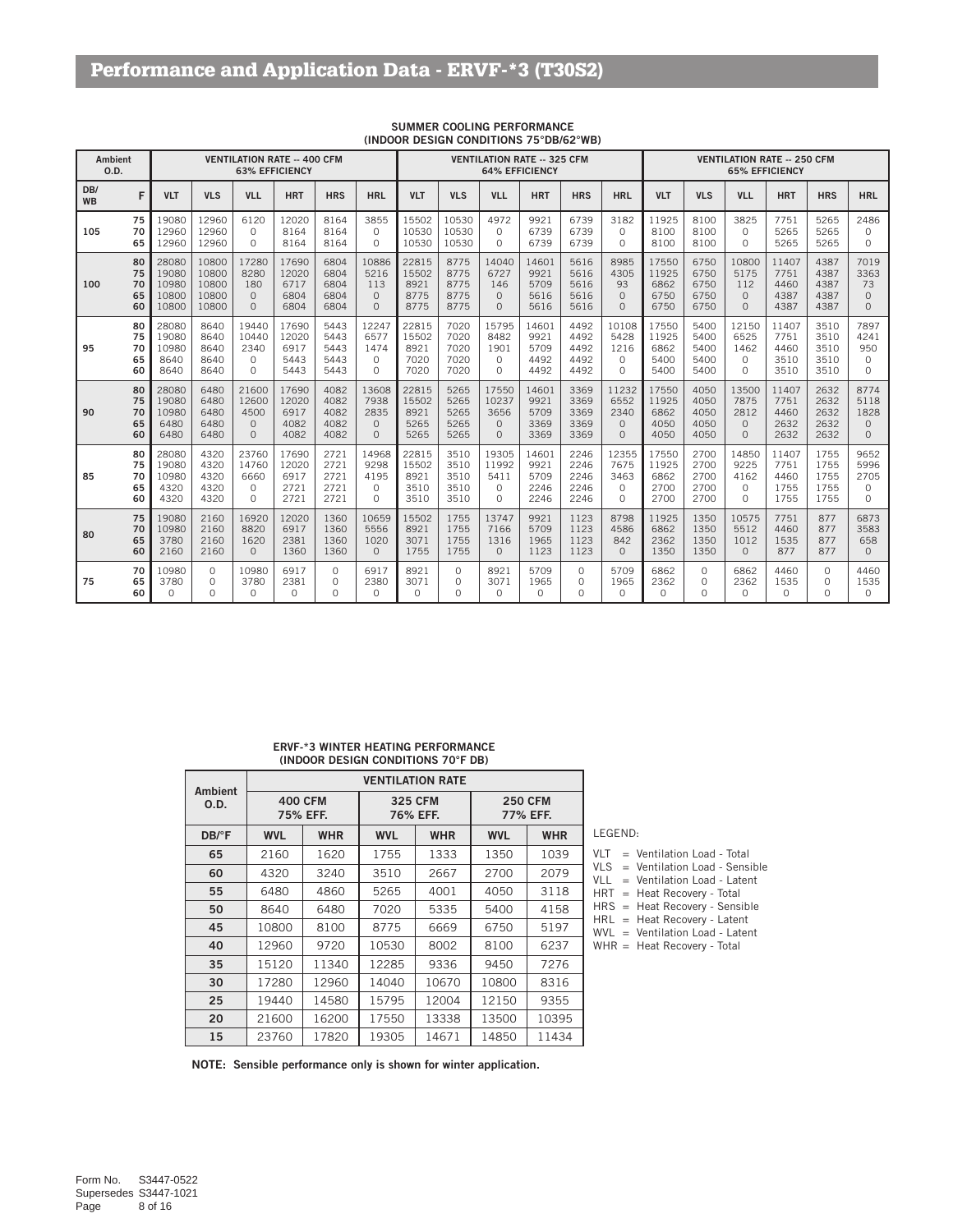| <b>Ambient</b><br>O.D. |    |            | <b>VENTILATION RATE -- 450 CFM</b> |            |            |            |            |            | <b>VENTILATION RATE -- 375 CFM</b> |            |            |            |            |            |            | <b>VENTILATION RATE -- 300 CFM</b> |            |            |            |
|------------------------|----|------------|------------------------------------|------------|------------|------------|------------|------------|------------------------------------|------------|------------|------------|------------|------------|------------|------------------------------------|------------|------------|------------|
| DB/<br><b>WB</b>       | F  | <b>VLT</b> | <b>VLS</b>                         | <b>VLL</b> | <b>HRT</b> | <b>HRS</b> | <b>HRL</b> | <b>VLT</b> | <b>VLS</b>                         | <b>VLL</b> | <b>HRT</b> | <b>HRS</b> | <b>HRL</b> | <b>VLT</b> | <b>VLS</b> | <b>VLL</b>                         | <b>HRT</b> | <b>HRS</b> | <b>HRL</b> |
| 105                    | 75 | 21465      | 14580                              | 6884       | 13952      | 9477       | 4475       | 17887      | 12150                              | 5737       | 11805      | 8018       | 3786       | 14310      | 9720       | 4590                               | 9587       | 6512       | 3075       |
|                        | 70 | 14580      | 14580                              | $\Omega$   | 9477       | 9477       | $\circ$    | 12150      | 12150                              | $\Omega$   | 8018       | 8018       | $\circ$    | 9720       | 9720       | $\circ$                            | 6512       | 6512       | $\Omega$   |
|                        | 65 | 14580      | 14580                              | $\Omega$   | 9477       | 9477       | $\Omega$   | 12150      | 12150                              | $\Omega$   | 8018       | 8018       | $\Omega$   | 9720       | 9720       | $\Omega$                           | 6512       | 6512       | $\Omega$   |
| 100                    | 80 | 31590      | 12150                              | 19440      | 20533      | 7897       | 12635      | 26325      | 10125                              | 16200      | 17374      | 6682       | 10692      | 21060      | 8100       | 12960                              | 14110      | 5427       | 8683       |
|                        | 75 | 21465      | 12150                              | 9314       | 13952      | 7897       | 6054       | 17887      | 10125                              | 7762       | 11805      | 6682       | 5123       | 14310      | 8100       | 6210                               | 9587       | 5427       | 4160       |
|                        | 70 | 12352      | 12150                              | 202        | 8029       | 7897       | 131        | 10293      | 10125                              | 168        | 6793       | 6682       | 111        | 8235       | 8100       | 135                                | 5517       | 5427       | 90         |
|                        | 65 | 12150      | 12150                              | $\Omega$   | 7897       | 7897       | $\circ$    | 10125      | 10125                              | $\Omega$   | 6682       | 6682       | $\Omega$   | 8100       | 8100       | $\Omega$                           | 5427       | 5427       | $\circ$    |
|                        | 60 | 12150      | 12150                              | $\Omega$   | 7897       | 7897       | $\Omega$   | 10125      | 10125                              | $\Omega$   | 6682       | 6682       | $\Omega$   | 8100       | 8100       | $\Omega$                           | 5427       | 5427       | $\Omega$   |
| 95                     | 80 | 31590      | 9720                               | 21870      | 20533      | 6318       | 14215      | 26325      | 8100                               | 18225      | 17374      | 5345       | 12028      | 21060      | 6480       | 14580                              | 14110      | 4341       | 9768       |
|                        | 75 | 21465      | 9720                               | 11744      | 13952      | 6318       | 7634       | 17887      | 8100                               | 9787       | 11805      | 5345       | 6459       | 14310      | 6480       | 7830                               | 9587       | 4341       | 5246       |
|                        | 70 | 12352      | 9720                               | 2632       | 8029       | 6318       | 1711       | 10293      | 8100                               | 2193       | 6793       | 5345       | 1447       | 8235       | 6480       | 1755                               | 5517       | 4341       | 1175       |
|                        | 65 | 9720       | 9720                               | $\circ$    | 6318       | 6318       | $\Omega$   | 8100       | 8100                               | $\Omega$   | 5345       | 5345       | $\circ$    | 6480       | 6480       | $\Omega$                           | 4341       | 4341       | $\Omega$   |
|                        | 60 | 9720       | 9720                               | $\Omega$   | 6318       | 6318       | $\Omega$   | 8100       | 8100                               | $\circ$    | 5345       | 5345       | 0          | 6480       | 6480       | $\Omega$                           | 4341       | 4341       | $\Omega$   |
| 90                     | 80 | 31590      | 7290                               | 24300      | 20533      | 4738       | 15794      | 26325      | 6075                               | 20250      | 17374      | 4009       | 13365      | 21060      | 4860       | 16200                              | 14110      | 3256       | 10854      |
|                        | 75 | 21465      | 7290                               | 14175      | 13952      | 4738       | 9213       | 17887      | 6075                               | 11812      | 11805      | 4009       | 7796       | 14310      | 4860       | 9450                               | 9587       | 3256       | 6331       |
|                        | 70 | 12352      | 7290                               | 5062       | 8029       | 4738       | 3290       | 10293      | 6075                               | 4218       | 6793       | 4009       | 2784       | 8235       | 4860       | 3375                               | 5517       | 3256       | 2261       |
|                        | 65 | 7290       | 7290                               | $\Omega$   | 4738       | 4738       | $\Omega$   | 6075       | 6075                               | $\Omega$   | 4009       | 4009       | $\Omega$   | 4860       | 4860       | $\Omega$                           | 3256       | 3256       | $\Omega$   |
|                        | 60 | 7290       | 7290                               | $\Omega$   | 4738       | 4738       | $\Omega$   | 6075       | 6075                               | $\Omega$   | 4009       | 4009       | $\circ$    | 4860       | 4860       | $\Omega$                           | 3256       | 3256       | $\Omega$   |
| 85                     | 80 | 31590      | 4860                               | 26730      | 20533      | 3159       | 17374      | 26325      | 4050                               | 22275      | 17374      | 2672       | 14701      | 21060      | 3240       | 17820                              | 14110      | 2170       | 11939      |
|                        | 75 | 21465      | 4860                               | 16605      | 13952      | 3159       | 10793      | 17887      | 4050                               | 13837      | 11805      | 2672       | 9132       | 14310      | 3240       | 11070                              | 9587       | 2170       | 7416       |
|                        | 70 | 12352      | 4860                               | 7492       | 8029       | 3159       | 4870       | 10293      | 4050                               | 6243       | 6793       | 2672       | 4120       | 8235       | 3240       | 4995                               | 5517       | 2170       | 3346       |
|                        | 65 | 4860       | 4860                               | $\circ$    | 3159       | 3159       | $\Omega$   | 4050       | 4050                               | $\Omega$   | 2672       | 2672       | $\Omega$   | 3240       | 3240       | $\Omega$                           | 2170       | 2170       | $\Omega$   |
|                        | 60 | 4860       | 4860                               | $\Omega$   | 3159       | 3159       | $\Omega$   | 4050       | 4050                               | $\Omega$   | 2672       | 2672       | $\Omega$   | 3240       | 3240       | $\Omega$                           | 2170       | 2170       | $\Omega$   |
| 80                     | 75 | 21465      | 2430                               | 19035      | 13952      | 13952      | 12372      | 17887      | 2025                               | 15862      | 11805      | 1336       | 10469      | 14310      | 1620       | 12690                              | 9587       | 1085       | 8502       |
|                        | 70 | 12352      | 2430                               | 9922       | 8029       | 8029       | 6449       | 10293      | 2025                               | 8268       | 6793       | 1336       | 5457       | 8235       | 1620       | 6615                               | 5517       | 1085       | 4432       |
|                        | 65 | 4252       | 2430                               | 1822       | 2764       | 2764       | 1184       | 3543       | 2025                               | 1518       | 2338       | 1336       | 1002       | 2835       | 1620       | 1215                               | 1899       | 1085       | 814        |
|                        | 60 | 2430       | 2430                               | $\Omega$   | 1579       | 1579       | $\Omega$   | 2025       | 2025                               | $\Omega$   | 1336       | 1336       | $\Omega$   | 1620       | 1620       | $\Omega$                           | 1085       | 1085       | $\Omega$   |
| 75                     | 70 | 12352      | $\circ$                            | 12352      | 8029       | 0          | 8029       | 10293      | $\mathbf 0$                        | 10293      | 6793       | $\Omega$   | 6793       | 8235       | 0          | 8235                               | 5517       | $\Omega$   | 5517       |
|                        | 65 | 4252       | $\Omega$                           | 4252       | 2764       | $\circ$    | 2764       | 3543       | $\Omega$                           | 3543       | 2338       | 0          | 2338       | 2835       | $\Omega$   | 2835                               | 1899       | $\Omega$   | 1899       |
|                        | 60 | $\Omega$   | $\Omega$                           | $\Omega$   | $\Omega$   | $\Omega$   | $\Omega$   | $\Omega$   | $\Omega$                           | $\Omega$   | $\Omega$   | $\Omega$   | $\Omega$   | $\Omega$   | $\Omega$   | $\Omega$                           | $\Omega$   | $\Omega$   | $\Omega$   |

### SUMMER COOLING PERFORMANCE (INDOOR DESIGN CONDITIONS 75°DB/62°WB)

#### ERVF-\*5 WINTER HEATING PERFORMANCE (INDOOR DESIGN CONDITIONS 70°F DB)

| <b>Ambient</b>                       | <b>VENTILATION RATE</b> |                |            |            |            |                |  |  |  |  |  |  |
|--------------------------------------|-------------------------|----------------|------------|------------|------------|----------------|--|--|--|--|--|--|
| 0.D.                                 |                         | <b>450 CFM</b> |            | 375 CFM    |            | <b>300 CFM</b> |  |  |  |  |  |  |
| $DB$ <sup><math>\circ</math></sup> F | <b>WVL</b>              | <b>WHR</b>     | <b>WVL</b> | <b>WHR</b> | <b>WVL</b> | <b>WHR</b>     |  |  |  |  |  |  |
| 65                                   | 2430                    | 1944           | 2025       | 1640       | 1620       | 1328           |  |  |  |  |  |  |
| 60                                   | 4860                    | 3888           | 4050       | 3280       | 3240       | 2656           |  |  |  |  |  |  |
| 55                                   | 7290                    | 5832           | 6075       | 4920       | 4860       | 3985           |  |  |  |  |  |  |
| 50                                   | 9720                    | 7776           | 8100       | 6561       | 6480       | 5313           |  |  |  |  |  |  |
| 45                                   | 12150<br>9720           |                | 10125      | 8201       | 8100       | 6642           |  |  |  |  |  |  |
| 40                                   | 14580                   | 11664          | 12150      | 9841       | 9720       | 7970           |  |  |  |  |  |  |
| 35                                   | 17010                   | 13608          | 14175      | 11481      | 11340      | 9298           |  |  |  |  |  |  |
| 30                                   | 19440                   | 15552          | 16200      | 13122      | 12960      | 10627          |  |  |  |  |  |  |
| 25                                   | 21870                   | 17496          | 18225      | 14762      | 14580      | 11955          |  |  |  |  |  |  |
| 20                                   | 24300                   | 19440          |            | 16402      | 16200      | 13284          |  |  |  |  |  |  |
| 15                                   | 26730                   | 21384          | 22275      | 18042      | 17820      | 14612          |  |  |  |  |  |  |

## LEGEND:

|  | VLT = Ventilation Load - Total    |
|--|-----------------------------------|
|  | VLS = Ventilation Load - Sensible |
|  | VLL = Ventilation Load - Latent   |
|  | HRT = Heat Recovery - Total       |
|  |                                   |

- HRS = Heat Recovery Sensible
- HRL = Heat Recovery Latent
- $WVL = V$ entilation Load Latent
- WHR = Heat Recovery Total

NOTE: Sensible performance only is shown for winter application.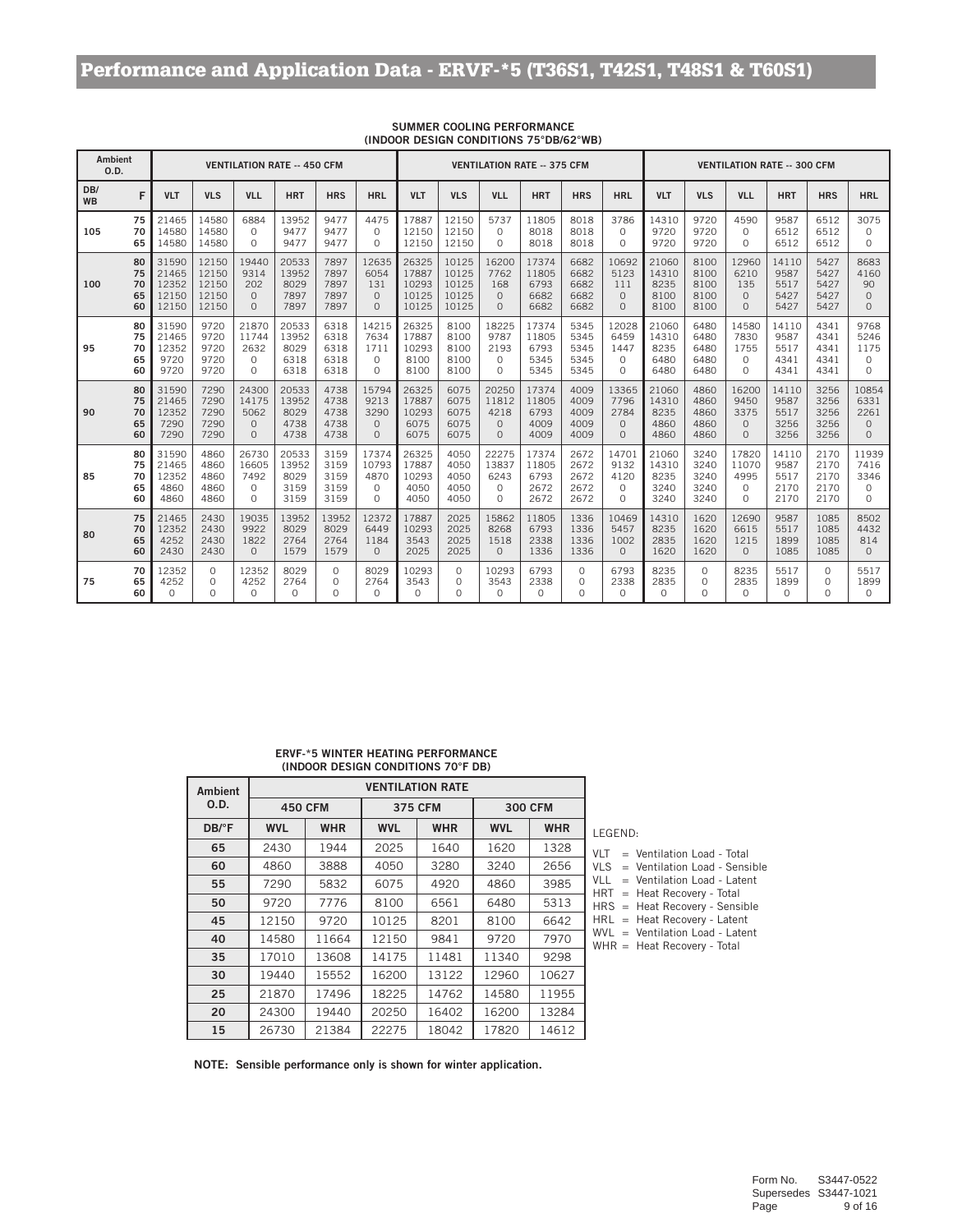| <b>Electrical Specifications — Standard Heat Pumps</b>              |                           |                                                                |                                     |                                                     |                                                          |                              |                      |                                                       |    |                      |                                                             |    |                         |                                                         |        |                      |                                             |    |
|---------------------------------------------------------------------|---------------------------|----------------------------------------------------------------|-------------------------------------|-----------------------------------------------------|----------------------------------------------------------|------------------------------|----------------------|-------------------------------------------------------|----|----------------------|-------------------------------------------------------------|----|-------------------------|---------------------------------------------------------|--------|----------------------|---------------------------------------------|----|
|                                                                     |                           |                                                                |                                     | <b>Single Circuit</b>                               |                                                          |                              |                      |                                                       |    |                      |                                                             |    | <b>Multiple Circuit</b> |                                                         |        |                      |                                             |    |
| <b>MODEL</b>                                                        | Rated<br>Volts &<br>Phase | No.<br><b>Field</b><br><b>Power</b><br><b>Circuits</b>         | $\circled{1}$<br>Minimum<br>Circuit | $^{\circledR}$<br><b>Maximum</b><br><b>External</b> | $\circled{3}$<br><b>Field</b><br><b>Power</b>            | $\circled{3}$<br>Ground      |                      | <b>1</b> Minimum<br><b>Circuit</b><br><b>Ampacity</b> |    |                      | 2 Maximum<br><b>External Fuse or Ckt.</b><br><b>Breaker</b> |    |                         | $\circled{3}$<br><b>Field Power Wire</b><br><b>Size</b> |        |                      | $\circled{3}$<br>Ground<br><b>Wire Size</b> |    |
|                                                                     |                           |                                                                | Ampacity                            | Fuse or<br>Ckt. Brkr.                               | Wire<br><b>Size</b>                                      | Wire                         |                      | Ckt. A Ckt. B Ckt. C                                  |    | Ckt. A               | Ckt. B Ckt. C                                               |    |                         | Ckt. A/Ckt. B                                           | Ckt. C |                      | Ckt. A Ckt. B Ckt. C                        |    |
| T30S2-A00, A0Z<br>$-AO4$<br>4 - AS8<br>$@ - AF8$                    | 230/208-1                 | $\mathbf{1}$<br>$1\,$<br>$\,1\,$<br>1 or 2                     | 23<br>44<br>49<br>65                | 35<br>50<br>50<br>70                                | 8<br>8<br>8<br>6                                         | 10<br>10<br>10<br>8          | 24                   | 42                                                    |    | 35                   | 45                                                          |    | 8                       | 8                                                       |        | 10                   | 10                                          |    |
| T30S2-B00, B0Z<br>$-B09$                                            | -B06 230/208-3            | $\mathbf{1}$<br>$\mathbf{1}$<br>$1\,$                          | 18<br>36<br>45                      | 25<br>40<br>45                                      | 10<br>8<br>8                                             | 10<br>10<br>10               |                      |                                                       |    |                      |                                                             |    |                         |                                                         |        |                      |                                             |    |
| T30S2-C0Z<br>$-C06$<br>$-CO9$                                       | 460-3                     | $\mathbf{1}$<br>$1\,$<br>$\mathbf{1}$                          | 10<br>19<br>24                      | 15<br>20<br>25                                      | 14<br>12<br>10                                           | 14<br>12<br>10               |                      |                                                       |    |                      |                                                             |    |                         |                                                         |        |                      |                                             |    |
| T36S1-A00, A0Z<br>$-AO5$<br>$-A10$<br>$O - A15$                     | $-AO8$ 230/208-1          | $1\,$<br>$\,1\,$<br>1 or 2<br>1 or 2<br>1 or 2                 | 27<br>53<br>69<br>79<br>85          | 40<br>60<br>70<br>80<br>90                          | 8<br>6<br>$\overline{4}$<br>$\overline{4}$<br>$\sqrt{4}$ | 10<br>10<br>8<br>8<br>8      | 27<br>27<br>33       | 42<br>52<br>52                                        |    | 40<br>40<br>40       | 45<br>60<br>60                                              |    | 8<br>8<br>8             | 8<br>6<br>6                                             |        | 10<br>10<br>10       | 10<br>10<br>10                              |    |
| T36S1-B00, B0Z<br>$-B06$<br>$-B09$<br>$@ - B15$                     | 230/208-3                 | $\,1\,$<br>$\,1\,$<br>$\,1\,$<br>$\,1\,$                       | 23<br>41<br>50<br>52                | 30<br>45<br>50<br>60                                | 10<br>8<br>6<br>6                                        | 10<br>10<br>10<br>10         |                      |                                                       |    |                      |                                                             |    |                         |                                                         |        |                      |                                             |    |
| T36S1-C0Z<br>$-C06$<br>$-CO9$<br>6-C15                              | 460-3                     | $\,1\,$<br>$1\,$<br>$\mathbf{1}$<br>$\mathbf{1}$               | 12<br>21<br>26<br>27                | 15<br>25<br>30<br>30                                | 14<br>10<br>10<br>10                                     | 14<br>10<br>10<br>10         |                      |                                                       |    |                      |                                                             |    |                         |                                                         |        |                      |                                             |    |
| T42S1-A00, A0Z<br>$-AO5$<br>$-AO8$<br>$-A10$<br>$O - A15$           | 230/208-1                 | $\,1\,$<br>$\mathbf{1}$<br>1 or 2<br>1 or 2<br>1 or 2          | 31<br>57<br>73<br>83<br>86          | 40<br>60<br>80<br>90<br>90                          | 8<br>6<br>$\overline{4}$<br>$\overline{4}$<br>3          | 10<br>10<br>8<br>8<br>8      | 31<br>31<br>34       | 42<br>52<br>52                                        |    | 40<br>40<br>40       | 45<br>60<br>60                                              |    | 8<br>8<br>8             | 8<br>6<br>6                                             |        | 10<br>10<br>10       | 10<br>10<br>10                              |    |
| T42S1-B00, B0Z<br>$-B06$<br>$-B09$<br>$@ - B15$                     | 230/208-3                 | $1\,$<br>$\,1\,$<br>$\,1\,$<br>$1\,$                           | 26<br>44<br>53<br>53                | 35<br>50<br>60<br>60                                | 8<br>8<br>6<br>6                                         | 10<br>10<br>10<br>10         |                      |                                                       |    |                      |                                                             |    |                         |                                                         |        |                      |                                             |    |
| T42S1-C0Z<br>$-C06$<br>$-CO9$<br>6 -C15                             | 460-3                     | $\,1\,$<br>$1\,$<br>$\mathbf{1}$<br>$\mathbf{1}$               | 13<br>22<br>27<br>27                | 15<br>25<br>30<br>30                                | 14<br>10<br>10<br>10                                     | 14<br>10<br>10<br>10         |                      |                                                       |    |                      |                                                             |    |                         |                                                         |        |                      |                                             |    |
| T48S1-A00, A0Z<br>$-AO4$<br>$-AO5$<br>$-AO8$<br>$-A10$<br>$O - A15$ | 230/208-1                 | $\,1\,$<br>$\,1\,$<br>1 or 2<br>1 or 2<br>$1$ or $2$<br>1 or 2 | 37<br>57<br>63<br>78<br>89<br>89    | 50<br>60<br>70<br>90<br>100<br>100                  | 8<br>6<br>6<br>$\overline{4}$<br>3<br>3                  | 10<br>10<br>8<br>8<br>8<br>8 | 37<br>37<br>37<br>37 | 26<br>42<br>52<br>52                                  |    | 50<br>50<br>50<br>50 | 30<br>50<br>60<br>60                                        |    | 8<br>8<br>8<br>8        | 10<br>8<br>6<br>6                                       |        | 10<br>10<br>10<br>10 | 10<br>10<br>10<br>10                        |    |
| T48S1-B00, B0Z<br>$-B06$<br>$-B09$<br>$@ - B15$                     | 230/208-3                 | $\mathbf{1}$<br>$\mathbf{1}$<br>$\mathbf{1}$<br>$\mathbf{1}$   | 28<br>46<br>55<br>55                | 40<br>50<br>60<br>60                                | 8<br>8<br>6<br>6                                         | 10<br>10<br>10<br>10         |                      |                                                       |    |                      |                                                             |    |                         |                                                         |        |                      |                                             |    |
| T48S1-C0Z<br>$-C06$<br>$-CO9$<br>6-C15                              | 460-3                     | $\mathbf{1}$<br>$\mathbf{1}$<br>$\mathbf{1}$<br>$\mathbf{1}$   | 14<br>23<br>28<br>29                | 20<br>25<br>30<br>30                                | 12<br>10<br>10<br>10                                     | 12<br>10<br>10<br>10         |                      |                                                       |    |                      |                                                             |    |                         |                                                         |        |                      |                                             |    |
| T60S1-A00, A0Z<br>$-AO5$<br>$\circ-A15$<br><b>5-A20</b>             | $-A10$  230/208-1         | $\mathbf{1}$<br>1 or 2<br>1 or 2<br>1 or 2<br>$1$ or $3$       | 45<br>71<br>97<br>97<br>113         | 60<br>80<br>100<br>100<br>125                       | 8<br>4<br>3<br>3<br>$\overline{c}$                       | 10<br>8<br>8<br>8<br>6       | 45<br>45<br>45<br>45 | 26<br>52<br>52<br>52                                  | 26 | 50<br>50<br>50<br>50 | 30<br>60<br>60<br>60                                        | 30 | 8<br>8<br>8<br>8        | 10<br>6<br>6<br>6                                       | 10     | 10<br>10<br>10<br>10 | 10<br>10<br>10<br>10                        | 10 |
| T60S1-B00, B0Z<br>-B09 <br>$@ - B15$<br>$@ - B18$                   | 230/208-3                 | $\,1$<br>$\,1\,$<br>$\mathbf{1}$<br>$\overline{c}$             | 32<br>59<br>59<br>N/A               | 45<br>60<br>60<br>N/A                               | 8<br>6<br>6<br>N/A                                       | 10<br>10<br>10<br>N/A        | 59                   | 28                                                    |    | 60                   | 30                                                          |    | 6                       | 10                                                      |        | 10                   | 10                                          |    |
| T60S1-C0Z<br>$-C09$<br>$@ - C15$<br>6 - C18                         | 460-3                     | $1\,$<br>$\mathbf{1}$<br>$1\,$<br>$\mathbf{1}$                 | 15<br>29<br>30<br>34                | 20<br>30<br>30<br>35                                | 12<br>10<br>10<br>8                                      | 12<br>10<br>10<br>10         |                      |                                                       |    |                      |                                                             |    |                         |                                                         |        |                      |                                             |    |

 These "Minimum Circuit Ampacity" values are to be used for sizing the field power conductors. Refer to the National Electrical Code (latest version), Article 310 for power conductor sizing.

Caution: When more than one field power circuit is run through one conduit, the conductors must be derated. Pay special attention to note 8 of Table 310 regarding Ampacity Adjustment Factors when more than three (3) conductors are in a raceway.

Maximum size of the time delay fuse or circuit breaker for protection of field wiring conductors.

Based on 75°C copper wire. All wiring must conform to the National Electrical Code and all local codes.

Maximum KW that can operate with the heat pump on is 4KW. Full heat available during Emergency Heat Mode.

Maximum KW that can operate with the heat pump on is 10KW. Full heat available during Emergency Heat Mode.

Maximum KW that can operate with the heat pump on is 9KW. Full heat available during Emergency Heat Mode.

Maximum KW that can operate with the heat pump on is 8KW. Full heat available during Emergency Heat Mode.

IMPORTANT: While this electrical data is presented as a guide, it is important to electrically connect properly sized fuses & conductor wires in accordance with the National Electrical Code & all local codes.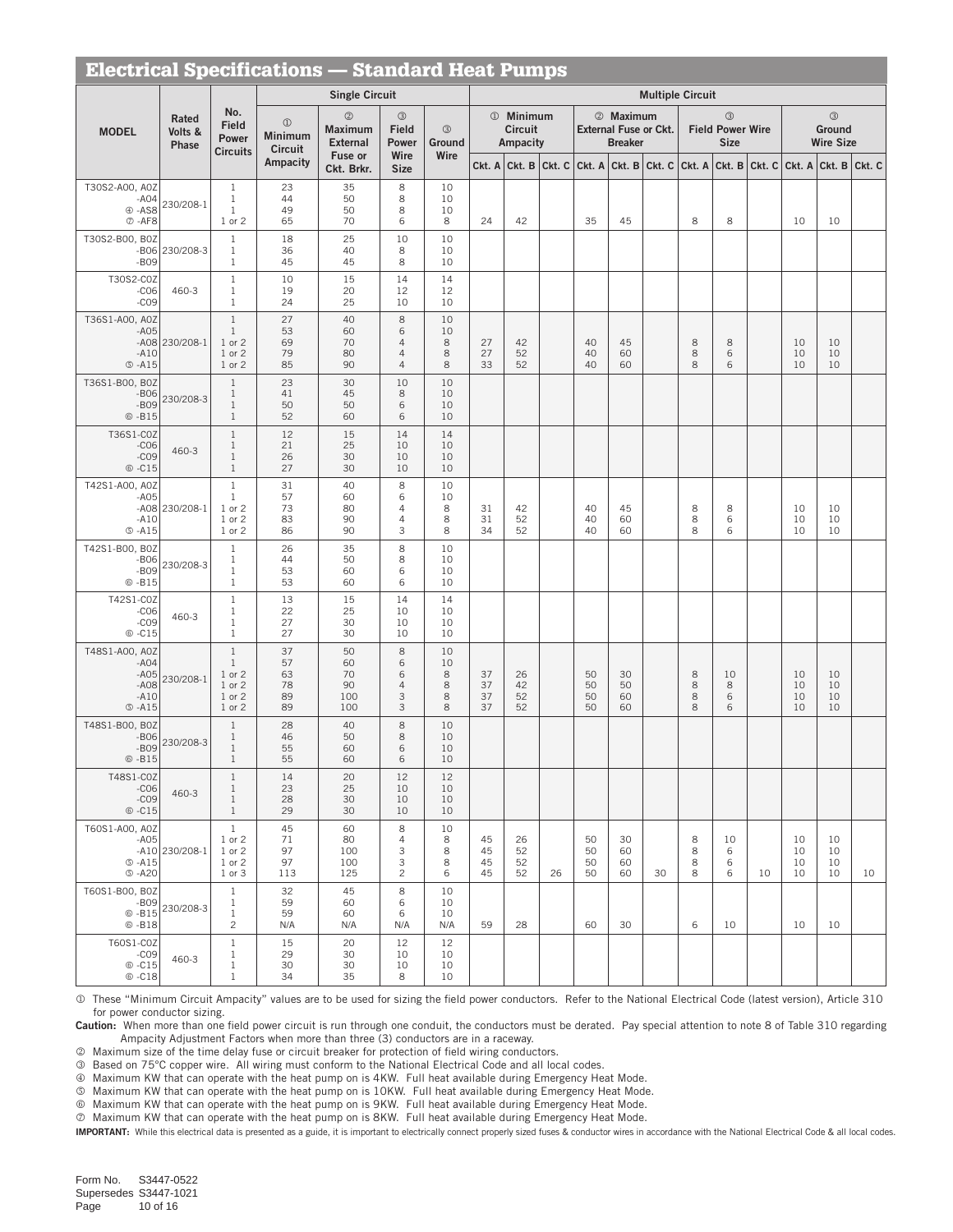| <b>Electrical Specifications - Dehumidification Models</b>         |                           |                                                               |                                              |                                                     |                                                              |                              |                      |                                                       |    |                      |                                                             |                         |                  |                                                         |    |                      |                                             |    |
|--------------------------------------------------------------------|---------------------------|---------------------------------------------------------------|----------------------------------------------|-----------------------------------------------------|--------------------------------------------------------------|------------------------------|----------------------|-------------------------------------------------------|----|----------------------|-------------------------------------------------------------|-------------------------|------------------|---------------------------------------------------------|----|----------------------|---------------------------------------------|----|
|                                                                    |                           |                                                               |                                              | <b>Single Circuit</b>                               |                                                              |                              |                      |                                                       |    |                      |                                                             | <b>Multiple Circuit</b> |                  |                                                         |    |                      |                                             |    |
| <b>MODEL</b>                                                       | Rated<br>Volts &<br>Phase | No.<br><b>Field</b><br>Power<br><b>Circuits</b>               | $^{\copyright}$<br><b>Minimum</b><br>Circuit | $^{\circledR}$<br><b>Maximum</b><br><b>External</b> | $\circledS$<br><b>Field</b><br>Power                         | $\circled{3}$<br>Ground      |                      | <b>1</b> Minimum<br><b>Circuit</b><br><b>Ampacity</b> |    |                      | 2 Maximum<br><b>External Fuse or Ckt.</b><br><b>Breaker</b> |                         |                  | $\circled{3}$<br><b>Field Power Wire</b><br><b>Size</b> |    |                      | $\circled{3}$<br>Ground<br><b>Wire Size</b> |    |
|                                                                    |                           |                                                               | Ampacity                                     | Fuse or<br>Ckt. Brkr.                               | Wire<br><b>Size</b>                                          | Wire                         |                      | Ckt. A Ckt. B Ckt. C                                  |    |                      |                                                             |                         |                  | Ckt. A Ckt. B Ckt. C Ckt. A Ckt. B                      |    |                      | Ckt. $C$ Ckt. A Ckt. B Ckt. C               |    |
| T30S2DA00, A0Z<br>DA04<br>4 DAS8<br>C DAF8                         | 230/208-1                 | $\mathbf{1}$<br>$1\,$<br>$\mathbf{1}$<br>1 or 2               | 23<br>44<br>49<br>65                         | 35<br>50<br>50<br>70                                | 8<br>8<br>8<br>6                                             | 10<br>10<br>10<br>8          | 24                   | 42                                                    |    | 35                   | 45                                                          |                         | 8                | 8                                                       |    | 10                   | 10                                          |    |
| T30S2DB00, B0Z<br><b>DB06</b><br>DB09                              | 230/208-3                 | $\mathbf{1}$<br>$1\,$<br>$\mathbf{1}$                         | 18<br>36<br>45                               | 25<br>40<br>45                                      | 10<br>8<br>8                                                 | 10<br>10<br>10               |                      |                                                       |    |                      |                                                             |                         |                  |                                                         |    |                      |                                             |    |
| T30S2DC0Z<br>DC <sub>06</sub><br>DC09                              | 460-3                     | $\mathbf{1}$<br>$\mathbf{1}$<br>$1\,$                         | 10<br>19<br>24                               | 15<br>20<br>25                                      | 14<br>12<br>10                                               | 14<br>12<br>10               |                      |                                                       |    |                      |                                                             |                         |                  |                                                         |    |                      |                                             |    |
| T36S1DA00, A0Z<br>DA05<br><b>DA10</b><br>© DA15                    | DA08 230/208-1            | $\mathbf{1}$<br>$\,1\,$<br>1 or 2<br>$1$ or $2$<br>1 or 2     | 29<br>55<br>70<br>80<br>85                   | 40<br>60<br>70<br>80<br>90                          | 8<br>6<br>$\overline{4}$<br>$\overline{4}$<br>$\overline{4}$ | 10<br>10<br>8<br>8<br>8      | 27<br>27<br>33       | 42<br>52<br>52                                        |    | 40<br>40<br>40       | 45<br>60<br>60                                              |                         | 8<br>8<br>8      | 8<br>6<br>6                                             |    | 10<br>10<br>10       | 10<br>10<br>10                              |    |
| T36S1DB00, B0Z<br>DB06<br>DB09<br><b>6 DB15</b>                    | 230/208-3                 | $\mathbf{1}$<br>$\,1\,$<br>$1\,$<br>$\mathbf{1}$              | 24<br>42<br>50<br>52                         | 30<br>45<br>50<br>60                                | 10<br>8<br>6<br>6                                            | 10<br>10<br>10<br>10         |                      |                                                       |    |                      |                                                             |                         |                  |                                                         |    |                      |                                             |    |
| T36S1DC0Z<br>DC06<br>DC09<br><b>6 DC15</b>                         | 460-3                     | $\,1\,$<br>$\mathbf{1}$<br>$\mathbf{1}$<br>$\mathbf{1}$       | 14<br>23<br>28<br>29                         | 15<br>25<br>30<br>30                                | 14<br>10<br>10<br>10                                         | 14<br>10<br>10<br>10         |                      |                                                       |    |                      |                                                             |                         |                  |                                                         |    |                      |                                             |    |
| T42S1DA00, A0Z<br>DA05<br><b>DA10</b><br>© DA15                    | DA08 230/208-1            | $\mathbf{1}$<br>$1\,$<br>1 or 2<br>1 or 2<br>$1$ or $2$       | 31<br>57<br>73<br>83<br>86                   | 40<br>60<br>80<br>90<br>90                          | 8<br>6<br>$\overline{4}$<br>$\overline{4}$<br>3              | 10<br>10<br>8<br>8<br>8      | 31<br>31<br>34       | 42<br>52<br>52                                        |    | 40<br>40<br>40       | 45<br>60<br>60                                              |                         | 8<br>8<br>8      | 8<br>6<br>6                                             |    | 10<br>10<br>10       | 10<br>10<br>10                              |    |
| T42S1DB00, B0Z<br>DB06<br>DB09<br><b>© DB15</b>                    | 230/208-3                 | $\mathbf{1}$<br>$\mathbf{1}$<br>$\mathbf{1}$<br>$\mathbf{1}$  | 26<br>44<br>53<br>53                         | 35<br>50<br>60<br>60                                | 8<br>8<br>6<br>6                                             | 10<br>10<br>10<br>10         |                      |                                                       |    |                      |                                                             |                         |                  |                                                         |    |                      |                                             |    |
| T42S1DC0Z<br>DC <sub>06</sub><br>DCO <sub>9</sub><br><b>© DC15</b> | 460-3                     | $\,1\,$<br>$1\,$<br>$\mathbf{1}$<br>$\mathbf{1}$              | 13<br>22<br>27<br>27                         | 15<br>25<br>30<br>30                                | 14<br>10<br>10<br>10                                         | 14<br>10<br>10<br>10         |                      |                                                       |    |                      |                                                             |                         |                  |                                                         |    |                      |                                             |    |
| T48S1DA00, A0Z<br>DA04<br>DA05<br>DA08<br>DA10<br>© DA15           | 230/208-1                 | $1\,$<br>$\mathbf{1}$<br>1 or 2<br>1 or 2<br>1 or 2<br>1 or 2 | 37<br>57<br>63<br>78<br>89<br>89             | 50<br>60<br>70<br>90<br>100<br>100                  | 8<br>6<br>6<br>$\overline{4}$<br>3<br>3                      | 10<br>10<br>8<br>8<br>8<br>8 | 37<br>37<br>37<br>37 | 26<br>42<br>52<br>52                                  |    | 50<br>50<br>50<br>50 | 30<br>50<br>60<br>60                                        |                         | 8<br>8<br>8<br>8 | 10<br>8<br>6<br>6                                       |    | 10<br>10<br>10<br>10 | 10<br>10<br>10<br>10                        |    |
| T48S1DB00, B0Z<br><b>DB06</b><br><b>DB09</b><br><b>6 DB15</b>      | 230/208-3                 | $\mathbf{1}$<br>$\mathbf{1}$<br>$\mathbf{1}$<br>$\mathbf{1}$  | 28<br>46<br>55<br>55                         | 40<br>50<br>60<br>60                                | 8<br>8<br>6<br>6                                             | 10<br>10<br>10<br>10         |                      |                                                       |    |                      |                                                             |                         |                  |                                                         |    |                      |                                             |    |
| T48S1DCOZ<br>DC06<br>DC09<br><b>©DC15</b>                          | 460-3                     | $1\,$<br>$\,1\,$<br>$\mathbf{1}$<br>$\mathbf{1}$              | 14<br>23<br>28<br>29                         | 20<br>25<br>30<br>30                                | 12<br>10<br>10<br>10                                         | 12<br>10<br>10<br>10         |                      |                                                       |    |                      |                                                             |                         |                  |                                                         |    |                      |                                             |    |
| T60S1DA00, A0Z<br>DA05<br>© DA15<br>© DA20                         | DA10 230/208-1            | $\,1\,$<br>1 or 2<br>1 or 2<br>1 or 2<br>$1$ or $3$           | 45<br>71<br>97<br>97<br>113                  | 60<br>80<br>100<br>100<br>125                       | 8<br>4<br>3<br>3<br>$\overline{c}$                           | 10<br>8<br>8<br>8<br>6       | 45<br>45<br>45<br>45 | 26<br>52<br>52<br>52                                  | 26 | 50<br>50<br>50<br>50 | 30<br>60<br>60<br>60                                        | 30                      | 8<br>8<br>8<br>8 | 10<br>6<br>6<br>6                                       | 10 | 10<br>10<br>10<br>10 | 10<br>10<br>10<br>10                        | 10 |
| T60S1DB00, B0Z<br>DB09<br><b>6 DB15</b><br><b>6 DB18</b>           | 230/208-3                 | $1\,$<br>$\mathbf{1}$<br>$1\,$<br>$\overline{c}$              | 32<br>59<br>59<br>N/A                        | 45<br>60<br>60<br>N/A                               | 8<br>6<br>6<br>N/A                                           | 10<br>10<br>10<br>N/A        | 59                   | 28                                                    |    | 60                   | 30                                                          |                         | 6                | 10                                                      |    | 10                   | 10                                          |    |
| T60S1DC0Z<br>DC09<br>© DC15<br><b>6 DC18</b>                       | 460-3                     | $1\,$<br>$\mathbf{1}$<br>$1\,$<br>$\mathbf{1}$                | 15<br>29<br>30<br>34                         | 20<br>30<br>30<br>35                                | 12<br>10<br>10<br>8                                          | 12<br>10<br>10<br>10         |                      |                                                       |    |                      |                                                             |                         |                  |                                                         |    |                      |                                             |    |

 These "Minimum Circuit Ampacity" values are to be used for sizing the field power conductors. Refer to the National Electrical Code (latest version), Article 310 for power conductor sizing.

Caution: When more than one field power circuit is run through one conduit, the conductors must be derated. Pay special attention to note 8 of Table 310 regarding Ampacity Adjustment Factors when more than three (3) conductors are in a raceway.

Maximum size of the time delay fuse or circuit breaker for protection of field wiring conductors.

Based on 75°C copper wire. All wiring must conform to the National Electrical Code and all local codes.

Maximum KW that can operate with the heat pump on is 4KW. Full heat available during Emergency Heat Mode.

Maximum KW that can operate with the heat pump on is 10KW. Full heat available during Emergency Heat Mode.

Maximum KW that can operate with the heat pump on is 9KW. Full heat available during Emergency Heat Mode.

Maximum KW that can operate with the heat pump on is 8KW. Full heat available during Emergency Heat Mode.

IMPORTANT: While this electrical data is presented as a guide, it is important to electrically connect properly sized fuses & conductor wires in accordance with the National Electrical Code & all local codes.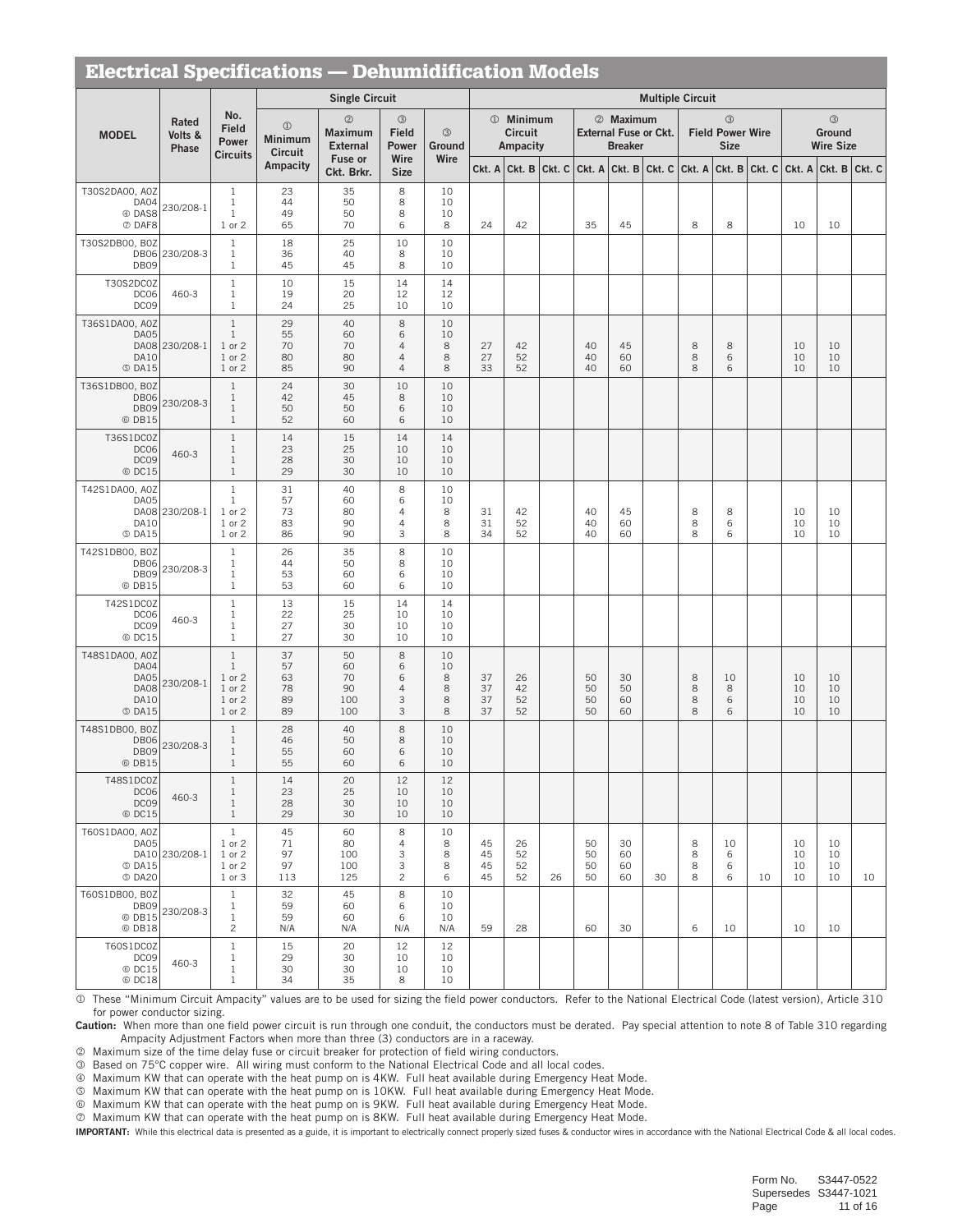|              | <b>Full Load Cooling Application Data - Outdoor Temperature °F O</b><br>Return |                                                                             |                  |                  |                  |                  |                  |                  |                  |                  |                                    |                                    |                  |                  |
|--------------|--------------------------------------------------------------------------------|-----------------------------------------------------------------------------|------------------|------------------|------------------|------------------|------------------|------------------|------------------|------------------|------------------------------------|------------------------------------|------------------|------------------|
| <b>Model</b> | Air<br>(DB/WB)<br>(2)                                                          | <b>Cooling Capacity</b>                                                     | $75^{\circ}$ F   | 80°F             | 85°F             | $90^{\circ}$ F   | 95°F             | 100°F            | 105°F            | $110^{\circ}$ F  | $115^{\circ}$ F                    | 120°F                              | $125^{\circ}F$   | $131^{\circ}F$   |
|              | 75/62                                                                          | <b>Total Cooling</b><br>Sensible Cooling                                    | 32,500<br>24,700 | 30,300<br>23,400 | 28,300<br>22,300 | 26,500<br>21,300 | 24,800<br>20,500 | 23,500<br>19,800 | 22,300<br>19,200 | 21,300<br>18,800 | 20,600<br>18,400                   | 19,900<br>18,200                   | 19,400<br>17,700 | 19,000<br>16,800 |
| <b>T30S2</b> | 80/67                                                                          | <b>Total Cooling</b><br>Sensible Cooling                                    | 34,700<br>23,900 | 33,000<br>22,900 | 31,400<br>22,100 | 29,900<br>21,300 | 28,400<br>20,700 | 27,400<br>20,100 | 26,300<br>19,700 | 25,400<br>19,400 | 24,700<br>19,100                   | 24,100<br>19,000                   | 23,600<br>19,000 | 23,200<br>19,100 |
|              | 85/72                                                                          | <b>Total Cooling</b><br>Sensible Cooling                                    | 41,400<br>24,500 | 38,600<br>23,300 | 36,100<br>22,200 | 33,800<br>21,200 | 31,700<br>20,300 | 30,000<br>19,500 | 28,400<br>18,800 | 27,100<br>18,200 | 26,000<br>17,600                   | 25,100<br>17,200                   | 24,300<br>16,800 | 23,600<br>16,500 |
|              | 75/62                                                                          | <b>Total Cooling</b><br>Sensible Cooling                                    | 36,700<br>28,700 | 34,600<br>28,100 | 32,700<br>27,400 | 30,900<br>26,600 | 29,300<br>26,000 | 27,800<br>25,300 | 26,600<br>24,500 | 25,300<br>23,700 | 24,200<br>23,000                   | 23,300<br>22,200                   | N/A              | N/A              |
| T36S1        | 80/67                                                                          | <b>Total Cooling</b><br>Sensible Cooling                                    | 39,200<br>27,800 | 37,700<br>27,500 | 36,300<br>27,100 | 34,900<br>26,600 | 33,800<br>26,200 | 32,400<br>25,700 | 31,300<br>25,100 | 30,200<br>24,500 | 29,100<br>23,900                   | 28,200<br>23,200                   | N/A              | N/A              |
|              | 85/72                                                                          | <b>Total Cooling</b><br>Sensible Cooling                                    | 46,700<br>28,500 | 44,100<br>27,900 | 41,700<br>27,300 | 39,400<br>26,400 | 37,300<br>25,700 | 35,500<br>24,900 | 33,800<br>23,900 | 32,200<br>23,000 | 30,600<br>22,000                   | 29,300<br>21,000                   | N/A              | N/A              |
|              | 75/62                                                                          | <b>Total Cooling</b><br>Sensible Cooling                                    | 42,100<br>33,400 | 40,100<br>32,400 | 38,300<br>31,300 | 36,500<br>30,400 | 34,700<br>29,500 | 33.000<br>28,600 | 31,300<br>27,800 | 29,700<br>27,100 | 28,100<br>26,400                   | 26,500<br>25,700                   | N/A              | N/A              |
| T42S1        | 80/67                                                                          | <b>Total Cooling</b><br>Sensible Cooling                                    | 44,900<br>32,400 | 43.700<br>31,700 | 42,500<br>31,000 | 41,200<br>30,400 | 39,500<br>29,700 | 38,400<br>29,100 | 36,900<br>28,500 | 35,400<br>28,000 | 33,800<br>27,400                   | 32,100<br>26,900                   | N/A              | N/A              |
|              | 85/72                                                                          | <b>Total Cooling</b><br>Sensible Cooling                                    | 53,500<br>33,200 | 51,100<br>32,200 | 48,800<br>31,200 | 46,500<br>30,200 | 44,200<br>29,200 | 42,000<br>28,200 | 39,800<br>27,200 | 37,700<br>26,300 | 35,500<br>25,300                   | 33,400<br>24,300                   | N/A              | N/A              |
|              | 75/62                                                                          | <b>Total Cooling</b><br>Sensible Cooling                                    | 48,800<br>39,400 | 46,600<br>38,500 | 44,600<br>37,600 | 42,500<br>36,700 | 40,500<br>35,700 | 38,600<br>34,800 | 36,800<br>33,800 | 35,000<br>32,800 | 33,200<br>31,800                   | 31,400<br>30,800                   | N/A              | N/A              |
| T48S1        | 80/67                                                                          | <b>Total Cooling</b><br>Sensible Cooling                                    | 52,100<br>38,200 | 50,800<br>37,700 | 49,500<br>37,200 | 48,000<br>36,700 | 46,500<br>36,000 | 45.000<br>35,400 | 43,400<br>34,700 | 41,700<br>33,900 | 39,900<br>33,100                   | 38,000<br>32,200                   | N/A              | N/A              |
|              | 85/72                                                                          | <b>Total Cooling</b><br>Sensible Cooling                                    | 62,100<br>39,100 | 59,400<br>38,300 | 56,900<br>37,400 | 54,200<br>36,500 | 51,700<br>35,300 | 49,200<br>34,300 | 46,800<br>33,100 | 44,400<br>31,800 | 41,900<br>30,500                   | 39,500<br>29,100                   | N/A              | N/A              |
|              | 75/62                                                                          | <b>Total Cooling</b><br>Sensible Cooling                                    | 58,100<br>45,200 | 55,600<br>43,700 | 53,200<br>42,400 | 51.000<br>41,100 | 48,800<br>39,900 | 46.700<br>38,800 | 44,700<br>37,800 | 42,700<br>36,900 | 40.800<br>36,000                   | 38,900<br>35,200                   | N/A              | N/A              |
| <b>T60S1</b> | 80/67                                                                          | <b>Total Cooling</b><br>Sensible Cooling                                    | 62,000<br>43,800 | 60,600<br>42,800 | 59,100<br>42,000 | 57,600<br>41,100 | 56,000<br>40,300 | 54,400<br>39,500 | 52,700<br>38,800 | 50,900<br>38,100 | 49,100<br>37,400                   | 47,200<br>36,800                   | N/A              | N/A              |
|              | 85/72                                                                          | <b>Total Cooling</b><br>Sensible Cooling                                    | 73,900<br>44,900 | 70,900<br>43,400 | 67,900<br>42,200 | 65.000<br>40,800 | 62,200<br>39,500 | 59,500<br>38,200 | 56,800<br>37,000 | 54,200<br>35,700 | 51.600<br>34,500                   | 49.100<br>33,300                   | N/A              | N/A              |
| $^\circledR$ |                                                                                | Below 65°F, unit requires a factory or field installed low ambient control. |                  |                  |                  |                  |                  |                  |                  |                  |                                    | <b>Capacity Multiplier Factors</b> |                  |                  |
|              | 2 Return air temperature °F.                                                   |                                                                             |                  |                  |                  |                  |                  |                  |                  |                  | % of Rated<br>Airflow              | $-10$                              | Rated            | $+10$            |
|              |                                                                                |                                                                             |                  |                  |                  |                  |                  |                  |                  |                  | <b>Total BTUH</b><br>Sensible BTUH | 0.975<br>0.975                     | 1.0<br>1.0       | 1.02<br>1.05     |

|              | <b>Full Load Heating Application Rating &amp; Outdoor Temperature °F*</b> |             |           |              |              |              |            |            |            |              |            |            |              |                |
|--------------|---------------------------------------------------------------------------|-------------|-----------|--------------|--------------|--------------|------------|------------|------------|--------------|------------|------------|--------------|----------------|
| <b>MODEL</b> |                                                                           | $0^{\circ}$ | $5^\circ$ | $10^{\circ}$ | $15^{\circ}$ | $20^{\circ}$ | $25^\circ$ | $30^\circ$ | $35^\circ$ | $40^{\circ}$ | $45^\circ$ | $50^\circ$ | $55^{\circ}$ | $60^{\circ}$ F |
| <b>T30S2</b> | <b>BTUH</b>                                                               | 10,300      | 12,200    | 14,000       | 15,900       | 17,300       | 18.300     | 19,400     | 20,500     | 23,500       | 26,600     | 29,000     | 30.800       | 32.700         |
|              | <b>WATTS</b>                                                              | 2090        | 2120      | 2160         | 2200         | 2210         | 2220       | 2220       | 2230       | 2310         | 2400       | 2460       | 2490         | 2530           |
|              | COP                                                                       | 1.45        | 1.69      | 1.90         | 2.12         | 2.30         | 2.42       | 2.57       | 2.70       | 2.99         | 3.25       | 3.46       | 3.63         | 3.79           |
| T36S1        | <b>BTUH</b>                                                               | 14,200      | 16,200    | 18,200       | 20,200       | 21,600       | 22,400     | 23,200     | 24,100     | 27,800       | 31,600     | 34,200     | 36,200       | 38,200         |
|              | <b>WATTS</b>                                                              | 2300        | 2340      | 2390         | 2430         | 2460         | 2480       | 2500       | 2520       | 2600         | 2670       | 2730       | 2780         | 2820           |
|              | COP                                                                       | 1.81        | 2.03      | 2.24         | 2.44         | 2.58         | 2.65       | 2.72       | 2.81       | 3.14         | 3.47       | 3.68       | 3.82         | 3.97           |
| T42S1        | <b>BTUH</b>                                                               | 14,000      | 16,600    | 19,300       | 22,000       | 23,900       | 25,400     | 26,900     | 28,400     | 32,800       | 37,300     | 40,600     | 43,300       | 46,000         |
|              | <b>WATTS</b>                                                              | 2750        | 2810      | 2870         | 2930         | 2960         | 2970       | 2980       | 2990       | 3130         | 3270       | 3370       | 3430         | 3490           |
|              | COP                                                                       | 1.50        | 1.74      | 1.98         | 2.20         | 2.37         | 2.51       | 2.65       | 2.79       | 3.08         | 3.35       | 3.53       | 3.70         | 3.87           |
| T48S1        | <b>BTUH</b>                                                               | 18,000      | 20,600    | 23,300       | 26,000       | 28,000       | 29,500     | 31,100     | 32,700     | 37,000       | 41,300     | 44,600     | 47,300       | 50,000         |
|              | <b>WATTS</b>                                                              | 3010        | 3070      | 3130         | 3190         | 3240         | 3280       | 3320       | 3360       | 3450         | 3540       | 3610       | 3670         | 3730           |
|              | COP                                                                       | 1.76        | 1.97      | 2.19         | 2.39         | 2.54         | 2.64       | 2.75       | 2.86       | 3.15         | 3.42       | 3.62       | 3.78         | 3.93           |
| <b>T60S1</b> | <b>BTUH</b>                                                               | 24,800      | 27,700    | 30,600       | 33,500       | 35,800       | 37,600     | 39,400     | 41,300     | 45,800       | 50,300     | 53,800     | 56,700       | 59,600         |
|              | <b>WATTS</b>                                                              | 3770        | 3850      | 3930         | 4010         | 4080         | 4140       | 4200       | 4260       | 4370         | 4470       | 4560       | 4640         | 4720           |
|              | COP                                                                       | 1.93        | 2.11      | 2.29         | 2.45         | 2.58         | 2.67       | 2.75       | 2.85       | 3.08         | 3.30       | 3.46       | 3.59         | 3.70           |

\* 70°F DB indoor return air at rated CFM includes defrost operation below 45°.

í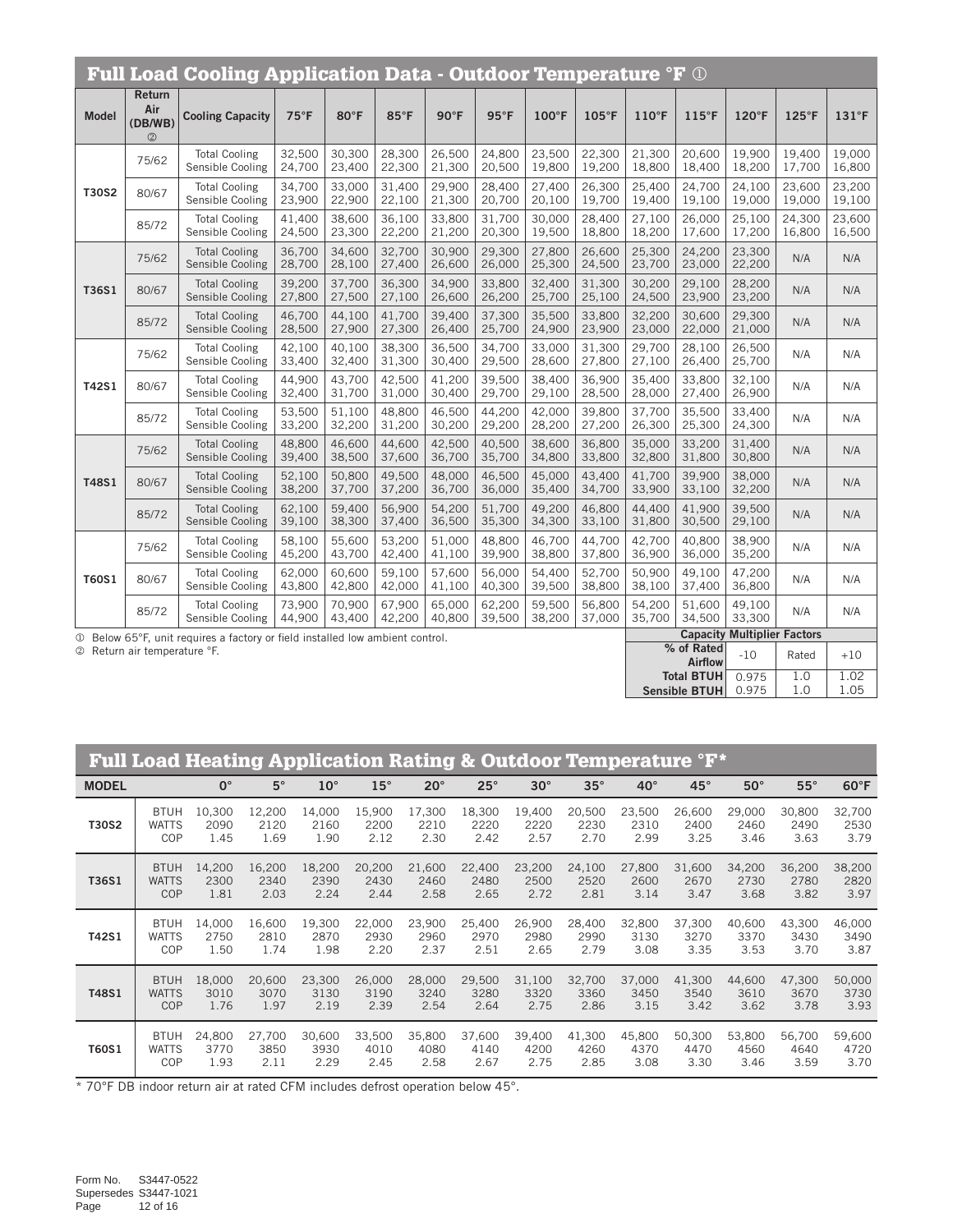|              | Part Load Cooling Application Data - Outdoor Temperature $^{\circ}\text{F}$ $\mathbb \mathbb{O}$ |                                                                             |                  |                  |                  |                  |                  |                  |                  |                  |                              |                                    |                  |                  |
|--------------|--------------------------------------------------------------------------------------------------|-----------------------------------------------------------------------------|------------------|------------------|------------------|------------------|------------------|------------------|------------------|------------------|------------------------------|------------------------------------|------------------|------------------|
| <b>Model</b> | <b>Return Air</b><br>(DB/WB)<br>(2)                                                              | <b>Cooling Capacity</b>                                                     | $75^{\circ}$ F   | 80°F             | 85°F             | $90^{\circ}$ F   | $95^{\circ}F$    | $100^{\circ}$ F  | 105°F            | $110^{\circ}$ F  | $115^{\circ}$ F              | $120^{\circ}F$                     | $125^{\circ}F$   | $131^\circ F$    |
|              | 75/62                                                                                            | <b>Total Cooling</b><br>Sensible Cooling                                    | 23,500<br>18,100 | 22,300<br>17,600 | 21,300<br>17,100 | 20,200<br>16,600 | 19,200<br>16,200 | 18,300<br>15,900 | 17,400<br>15,400 | 16,500<br>15,100 | 15,700<br>14,800             | 14,900<br>13,200                   | 14,200<br>11,900 | 13,200<br>10,400 |
| <b>T30S2</b> | 80/67                                                                                            | <b>Total Cooling</b><br>Sensible Cooling                                    | 25,100<br>17,500 | 24,300<br>17,200 | 23,600<br>16,900 | 22,800<br>16,600 | 22,000<br>16,300 | 21,300<br>16,100 | 20,500<br>15,800 | 19,700<br>15,600 | 18,800<br>15,400             | 18,000<br>15,200                   | 17,200<br>15,000 | 16,100<br>12,700 |
|              | 85/72                                                                                            | <b>Total Cooling</b><br>Sensible Cooling                                    | 29,900<br>18,000 | 28,400<br>17,500 | 27,100<br>17,000 | 25,800<br>16,500 | 24,500<br>16,000 | 23,300<br>15,600 | 22,100<br>15,100 | 21,000<br>14,700 | 19,800<br>14,200             | 18,700<br>13,800                   | 17,700<br>13.300 | 16,400<br>11,000 |
|              | 75/62                                                                                            | <b>Total Cooling</b><br>Sensible Cooling                                    | 26,400<br>21,300 | 24,800<br>20,800 | 23,400<br>20,300 | 22,100<br>19,800 | 20,800<br>19,400 | 19,600<br>18,700 | 18,300<br>18,200 | 17,200<br>17,400 | 16,200<br>16,800             | 15,000<br>16,100                   | N/A              | N/A              |
| T36S1        | 80/67                                                                                            | <b>Total Cooling</b><br>Sensible Cooling                                    | 28,100<br>20,600 | 27,000<br>20,400 | 26,000<br>20,100 | 24,900<br>19,800 | 23,800<br>19,500 | 22,800<br>19,000 | 21,600<br>18,600 | 20,500<br>18,000 | 19,400<br>17,400             | 18,200<br>16,800                   | N/A              | N/A              |
|              | 85/72                                                                                            | <b>Total Cooling</b><br>Sensible Cooling                                    | 33.500<br>21,100 | 31.600<br>20,700 | 29,900<br>20,200 | 28.100<br>19,700 | 26,500<br>19,200 | 25.000<br>18,400 | 23.300<br>17,800 | 21.800<br>16,900 | 20,400<br>16,100             | 18.900<br>15,200                   | N/A              | N/A              |
|              | 75/62                                                                                            | <b>Total Cooling</b><br>Sensible Cooling                                    | 30.700<br>23,200 | 28.500<br>23,000 | 26.600<br>22,600 | 24.900<br>22,100 | 23.400<br>21,500 | 22.100<br>20,900 | 21.000<br>20,100 | 20.200<br>19,200 | 19.400<br>18,100             | 18,800<br>17,000                   | N/A              | N/A              |
| T42S1        | 80/67                                                                                            | <b>Total Cooling</b><br>Sensible Cooling                                    | 32.700<br>22,500 | 31.000<br>22,500 | 29,500<br>22,400 | 28,100<br>22,100 | 26,800<br>21,700 | 25.700<br>21,200 | 24.800<br>20,600 | 24.000<br>19,800 | 23,300<br>18,800             | 22,800<br>17,800                   | N/A              | N/A              |
|              | 85/72                                                                                            | <b>Total Cooling</b><br>Sensible Cooling                                    | 39,000<br>23,100 | 36.300<br>22,900 | 33.900<br>22,500 | 31.800<br>22,000 | 29.800<br>21,300 | 28.100<br>20,500 | 26.800<br>19,700 | 25.600<br>18,600 | 24,500<br>17,300             | 23.700<br>16,100                   | N/A              | N/A              |
|              | 75/62                                                                                            | <b>Total Cooling</b><br>Sensible Cooling                                    | 35.300<br>27,500 | 34,000<br>27,200 | 32.600<br>26,800 | 31,200<br>26,300 | 29,600<br>25,700 | 28,100<br>25,100 | 26,500<br>24,300 | 24.800<br>23,300 | 23.000<br>22,400             | 21.200<br>21,300                   | N/A              | N/A              |
| T48S1        | 80/67                                                                                            | <b>Total Cooling</b><br>Sensible Cooling                                    | 37.700<br>26,600 | 37,000<br>26,600 | 36,200<br>26,500 | 35,200<br>26,300 | 34.000<br>25,900 | 32,700<br>25,500 | 31,200<br>24,900 | 29,500<br>24,100 | 27,700<br>23,300             | 25,700<br>22,300                   | N/A              | N/A              |
|              | 85/72                                                                                            | <b>Total Cooling</b><br>Sensible Cooling                                    | 43,300<br>33,900 | 41,300<br>33,100 | 39,500<br>32,300 | 37,500<br>31,400 | 35,500<br>30,500 | 33,700<br>29,600 | 31,800<br>28,700 | 30.000<br>27,700 | 28,100<br>26,700             | 26,300<br>25,700                   | N/A              | N/A              |
|              | 75/62                                                                                            | <b>Total Cooling</b><br>Sensible Cooling                                    | 43,300<br>33,900 | 41,300<br>33,100 | 39,500<br>32,300 | 37,500<br>31,400 | 35,500<br>30,500 | 33,700<br>29,600 | 31,800<br>28,700 | 30,000<br>27,700 | 28,100<br>26,700             | 26,300<br>25,700                   | N/A              | N/A              |
| <b>T60S1</b> | 80/67                                                                                            | <b>Total Cooling</b><br>Sensible Cooling                                    | 46,200<br>32,900 | 45,000<br>32,400 | 43,800<br>32,000 | 42,400<br>31,400 | 40.800<br>30,800 | 39,200<br>30,100 | 37,500<br>29,400 | 35.700<br>28,600 | 33,800<br>27,800             | 31,800<br>26,900                   | N/A              | N/A              |
|              | 85/72                                                                                            | <b>Total Cooling</b><br>Sensible Cooling                                    | 55,100<br>33,700 | 52,600<br>32,900 | 50,300<br>32,200 | 47,900<br>31,200 | 45,300<br>30,200 | 42,900<br>29,100 | 40,500<br>28,000 | 38,000<br>26,800 | 35,500<br>25,600             | 33,100<br>24,300                   | N/A              | N/A              |
| $^{\circ}$   |                                                                                                  | Below 65°F, unit requires a factory or field installed low ambient control. |                  |                  |                  |                  |                  |                  |                  |                  |                              | <b>Capacity Multiplier Factors</b> |                  |                  |
|              | 2 Return air temperature °F.                                                                     |                                                                             |                  |                  |                  |                  |                  |                  |                  |                  | % of Rated<br><b>Airflow</b> | $-10$                              | Rated            | $+10$            |
|              |                                                                                                  |                                                                             |                  |                  |                  |                  |                  |                  |                  |                  | <b>Total BTUH</b>            | 0.975                              | 1.0              | 1.02             |

| Part Load Heating Application Rating & Outdoor Temperature °F*                 |              |             |           |              |              |              |            |            |            |            |              |            |              |                |
|--------------------------------------------------------------------------------|--------------|-------------|-----------|--------------|--------------|--------------|------------|------------|------------|------------|--------------|------------|--------------|----------------|
| <b>MODEL</b>                                                                   |              | $0^{\circ}$ | $5^\circ$ | $10^{\circ}$ | $15^{\circ}$ | $20^{\circ}$ | $25^\circ$ | $30^\circ$ | $35^\circ$ | $40^\circ$ | $45^{\circ}$ | $50^\circ$ | $55^{\circ}$ | $60^{\circ}$ F |
| T30S1                                                                          | <b>BTUH</b>  | 6,500       | 7,800     | 9,200        | 10,500       | 11,700       | 12,800     | 13,900     | 15,100     | 16,700     | 18,400       | 19,800     | 21,200       | 22,500         |
|                                                                                | <b>WATTS</b> | 1750        | 1770      | 1790         | 1800         | 1810         | 1810       | 1810       | 1810       | 1850       | 1890         | 1920       | 1940         | 1950           |
|                                                                                | COP          | 1.09        | 1.30      | 1.51         | 1.71         | 1.90         | 2.08       | 2.26       | 2.45       | 2.65       | 2.86         | 3.03       | 3.21         | 3.39           |
| T36S1                                                                          | <b>BTUH</b>  | 6,700       | 8,400     | 10,100       | 11,800       | 13,400       | 14,900     | 16,500     | 18,000     | 20,000     | 21,900       | 23,700     | 25,400       | 27,100         |
|                                                                                | <b>WATTS</b> | 1960        | 1970      | 1980         | 1990         | 2010         | 2040       | 2060       | 2090       | 2080       | 2080         | 2080       | 2100         | 2110           |
|                                                                                | <b>COP</b>   | 1.01        | 1.25      | 1.50         | 1.74         | 1.96         | 2.15       | 2.35       | 2.53       | 2.82       | 3.09         | 3.34       | 3.55         | 3.77           |
| T42S1                                                                          | <b>BTUH</b>  | 8,800       | 10,600    | 12,500       | 14,300       | 16,200       | 18,100     | 20,000     | 21,900     | 23,600     | 25,400       | 27,100     | 29,000       | 30,800         |
|                                                                                | <b>WATTS</b> | 2340        | 2360      | 2390         | 2410         | 2410         | 2400       | 2380       | 2370       | 2450       | 2540         | 2590       | 2610         | 2640           |
|                                                                                | COP          | 1.11        | 1.32      | 1.54         | 1.74         | 1.97         | 2.21       | 2.47       | 2.71       | 2.83       | 2.93         | 3.07       | 3.26         | 3.42           |
| T48S1                                                                          | <b>BTUH</b>  | 10,800      | 12,900    | 15,100       | 17,200       | 18,900       | 20,300     | 21,600     | 23,000     | 26,300     | 29,500       | 32,100     | 34,300       | 36,400         |
|                                                                                | <b>WATTS</b> | 2490        | 2520      | 2550         | 2580         | 2590         | 2600       | 2600       | 2600       | 2670       | 2740         | 2790       | 2820         | 2850           |
|                                                                                | COP          | 1.28        | 1.50      | 1.74         | 1.96         | 2.14         | 2.29       | 2.44       | 2.60       | 2.89       | 3.16         | 3.38       | 3.57         | 3.75           |
| <b>T60S1</b>                                                                   | <b>BTUH</b>  | 11,400      | 14,200    | 17,100       | 19,900       | 22,700       | 25,500     | 28,300     | 31,000     | 33,900     | 36,900       | 39,700     | 42,600       | 45,400         |
|                                                                                | <b>WATTS</b> | 2860        | 2900      | 2950         | 2990         | 3040         | 3110       | 3170       | 3230       | 3250       | 3260         | 3290       | 3340         | 3380           |
|                                                                                | COP          | 1.17        | 1.44      | 1.70         | 1.96         | 2.19         | 2.41       | 2.62       | 2.82       | 3.06       | 3.32         | 3.54       | 3.74         | 3.94           |
| * 70°F DB indoor return air at rated CFM includes defrost operation below 45°. |              |             |           |              |              |              |            |            |            |            |              |            |              |                |

 $\overline{\phantom{a}}$ 

Sensible BTUH

0.950

1.0

1.05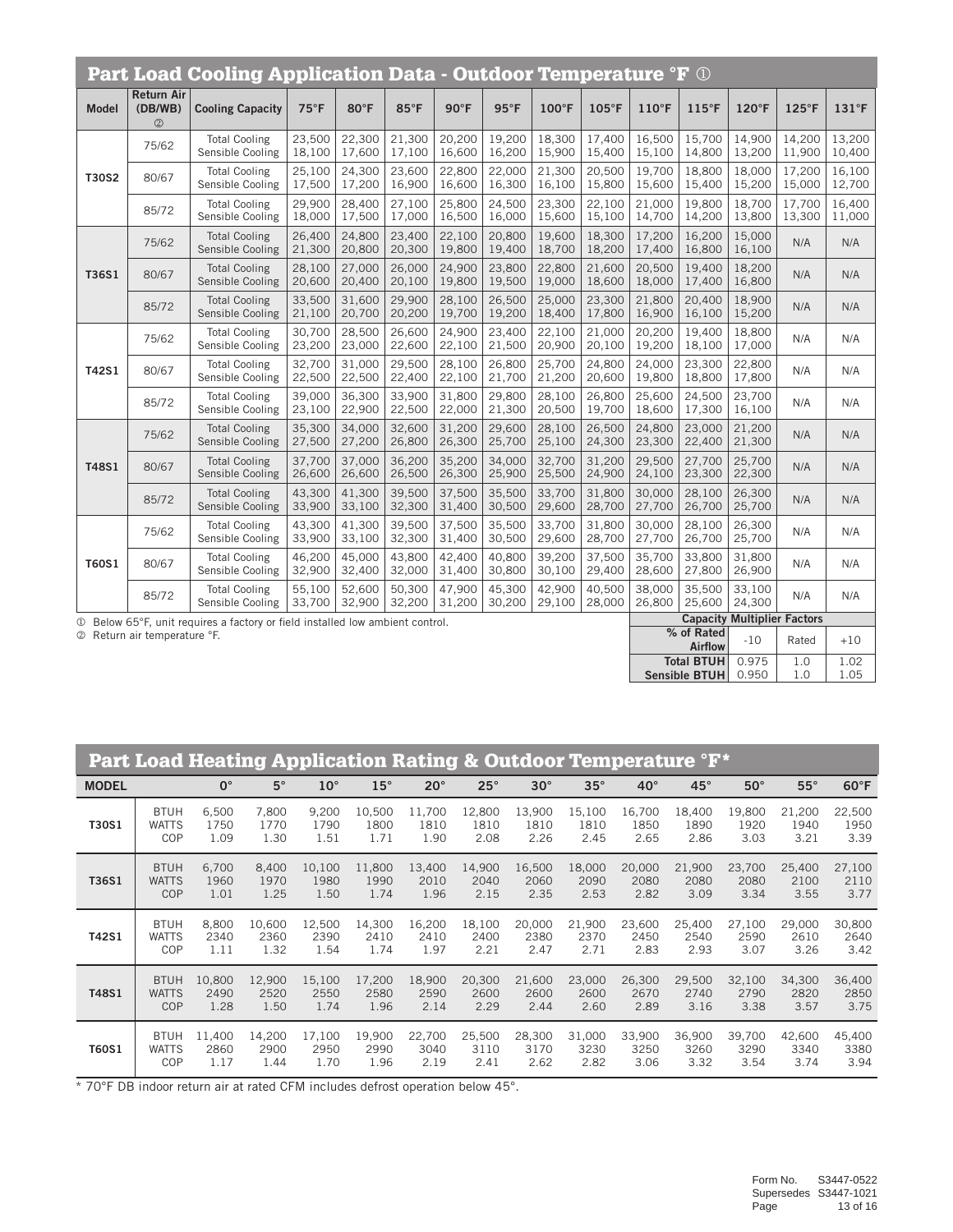| <b>Indoor Blower Performance - CFM <math>(0.00^{\circ} - 0.50^{\circ} H, 0)</math> O</b> |                  |                          |                           |                                          |                                                    |                                       |  |  |  |  |  |
|------------------------------------------------------------------------------------------|------------------|--------------------------|---------------------------|------------------------------------------|----------------------------------------------------|---------------------------------------|--|--|--|--|--|
| <b>Model</b>                                                                             | <b>Rated ESP</b> | $\circled{1}$<br>Max ESP | (2)<br><b>Blower Only</b> | (3)<br>Cooling<br>& Heat Pump<br>Stage 1 | $\circled{4}$<br>Cooling<br>& Heat Pump<br>Stage 2 | $\circled{4}$<br><b>Electric Heat</b> |  |  |  |  |  |
| <b>T30S</b>                                                                              | .10              | .50                      | 650                       | 650                                      | 900                                                | 900                                   |  |  |  |  |  |
| <b>T36S</b>                                                                              | .15              | .50                      | 800                       | 800                                      | 1100                                               | 1100                                  |  |  |  |  |  |
| <b>T42S</b>                                                                              | .15              | .50                      | 800                       | 900                                      | 1250                                               | 1250                                  |  |  |  |  |  |
| <b>T48S</b>                                                                              | .20              | .50                      | 825                       | 1000                                     | 1550                                               | 1550                                  |  |  |  |  |  |
| <b>T60S</b>                                                                              | .20              | .50                      | 850                       | 1300                                     | 1650                                               | 1650                                  |  |  |  |  |  |

*NOTE: These units are equipped with a variable speed (ECM) indoor motor that automatically adjusts itself to maintain approximately the same rate of indoor airflow in both heating & cooling, dry & wet coil conditions and at both 230/208 or 460 volts.*

Maximum ESP (inches WC) shown is with 2" thick disposable filter.

◎ Blower only CFM is the total air being circulated during continuous fan mode. Airflow remains constant.<br>◎ Blower only CFM reduces during continuous fan mode. Requires wiring modification; consult Installation Instructio

 $\circledast$  CFM output on Cooling or Electric Heat.

|                | Electric Heat Table - Refer to Electrical Specifications for Availability by Unit Model |              |                |             |           |                |                |             |           |                |             |           |                |             |  |
|----------------|-----------------------------------------------------------------------------------------|--------------|----------------|-------------|-----------|----------------|----------------|-------------|-----------|----------------|-------------|-----------|----------------|-------------|--|
| <b>Nominal</b> |                                                                                         |              | At 240V ①      |             |           |                | At 208V ①      |             |           | At 480V 2      |             | At 460V 2 |                |             |  |
| <b>KW</b>      | <b>KW</b>                                                                               | 1-Ph<br>Amps | $3-Ph$<br>Amps | <b>Btuh</b> | <b>KW</b> | $1-Ph$<br>Amps | $3-Ph$<br>Amps | <b>Btuh</b> | <b>KW</b> | $3-Ph$<br>Amps | <b>Btuh</b> | <b>KW</b> | $3-Ph$<br>Amps | <b>Btuh</b> |  |
| 4.0            | 4.0                                                                                     | 16.7         |                | 13,652      | 3.00      | 14.4           |                | 10,239      |           |                |             |           |                |             |  |
| 5.0            | 5.0                                                                                     | 20.8         |                | 17,065      | 3.75      | 18.0           |                | 12,799      |           |                |             |           |                |             |  |
| 6.0            | 6.0                                                                                     |              | 14.4           | 20.478      | 4.50      |                | 12.5           | 15,359      | 6.0       | 7.2            | 20,478      | 5.52      | 6.9            | 18,840      |  |
| 8.0            | 8.0                                                                                     | 33.3         |                | 27.304      | 6.00      | 28.8           |                | 20,478      |           |                |             |           |                |             |  |
| 9.0            | 9.0                                                                                     |              | 21.7           | 30.717      | 6.75      |                | 18.7           | 23.038      | 9.0       | 10.8           | 30.717      | 8.28      | 10.4           | 28.260      |  |
| 10.0           | 10.0                                                                                    | 41.7         |                | 34.130      | 7.50      | 36.1           |                | 25,598      |           |                |             |           |                |             |  |
| 15.0           | 15.0                                                                                    | 62.5         | 36.1           | 51.195      | 11.25     | 54.1           | 31.2           | 38.396      | 15.0      | 18.0           | 51.195      | 13.80     | 17.3           | 47.099      |  |
| 20.0           | 20.0                                                                                    | 83.3         |                | 68,260      | 15.00     | 72.1           |                | 51,195      |           |                |             |           |                |             |  |

 $D$  These electric heaters are available in 230/208V units only.

k These electric heaters are available in 480V units only.

## Heater Packages - Field Installed for Standard & Dehumidification Models

• Designed for adding Electric Heat to 0 KW Units • ETL US & Canada Listed

|                                   | • Circuit Breaker Standard on 230/208V Models<br>• Toggle Disconnect Standard on 460V Models |                                             |                                                       |                          |                                                           |                               |  |  |  |  |  |
|-----------------------------------|----------------------------------------------------------------------------------------------|---------------------------------------------|-------------------------------------------------------|--------------------------|-----------------------------------------------------------|-------------------------------|--|--|--|--|--|
| <b>Heat Pump</b><br><b>Models</b> |                                                                                              | -A00 Models<br>230/208-1                    |                                                       | -B00 Models<br>230/208-3 | -COO Models<br>460-3                                      |                               |  |  |  |  |  |
|                                   | <b>Heater Model #</b>                                                                        | <b>KW</b>                                   | <b>Heater Model #</b>                                 | <b>KW</b>                | <b>Heater Model #</b>                                     | <b>KW</b>                     |  |  |  |  |  |
| <b>T30S2</b>                      | WMCB-05A<br>EHT03H-A04B<br>EHT03H-AF8B<br>EHT03H-AS8B                                        | 0Z<br>4<br>F <sub>8</sub><br>S <sub>8</sub> | WMCB-03B<br>EHT03H-B06B<br>EHT03H-B09B                | 0Z<br>6<br>9             | WMRD-01C<br>EHT03H-C06<br>EHT03H-C09                      | $\Omega$<br>6<br>9            |  |  |  |  |  |
| T36S1                             | WMCB-06A<br>EHS03H-A05B<br>EHT05H-A08B<br>EHT05H-A10B<br>EHT05H-A15B                         | 0Z<br>5<br>8<br>10<br>15                    | WMCB-04B<br>EHT05H-B06B<br>EHT05H-B09B<br>EHS05H-B15B | 0Z<br>6<br>9<br>15       | WMRD-01C<br>EHS05H-C06<br>EHS03H-C09<br><b>EHSO3H-C15</b> | $\circ$<br>6<br>9<br>15       |  |  |  |  |  |
| T42S1                             | WMCB-06A<br>EHS03H-A05B<br>EHT05H-A08B<br>EHT05H-A10B<br>EHT05H-A15B                         | 0Z<br>5<br>8<br>10<br>15                    | WMCB-05B<br>EHS05H-B06B<br>EHS05H-B09B<br>EHS05H-B15B | 0Z<br>6<br>9<br>15       | WMRD-01C<br>EHSO5H-CO6<br>EHS05H-C09<br><b>EHSO5H-C15</b> | $\mathsf{O}$<br>6<br>9<br>15  |  |  |  |  |  |
| T48S1                             | WMCB-06A<br>EHT06H-A05B<br>EHT06H-A08B<br>EHT06H-A10B<br>EHT06H-A15B                         | 0Z<br>5<br>8<br>10<br>15                    | WMCB-05B<br>EHT06H-B06B<br>EHT06H-B09B<br>EHT06H-B15B | 0Z<br>6<br>9<br>15       | WMRD-01C<br>EHT06H-C06<br>EHT06H-C09<br>EHT06H-C15        | $\circ$<br>6<br>9<br>15       |  |  |  |  |  |
| <b>T60S1</b>                      | WMCB-09A<br>EHT06H-A05B<br>EHT06H-A10B<br>EHT06H-A15B<br>EHT06H-A20B                         | 0Z<br>5<br>10<br>15<br>20                   | WMCB-06B<br>EHT06H-B09B<br>EHT06H-B15B<br>EHT06H-B18B | 0Z<br>9<br>15<br>18      | WMRD-01C<br>EHT06H-C09<br>EHT06H-C15<br>EHT06H-C18        | $\mathsf{O}$<br>9<br>15<br>18 |  |  |  |  |  |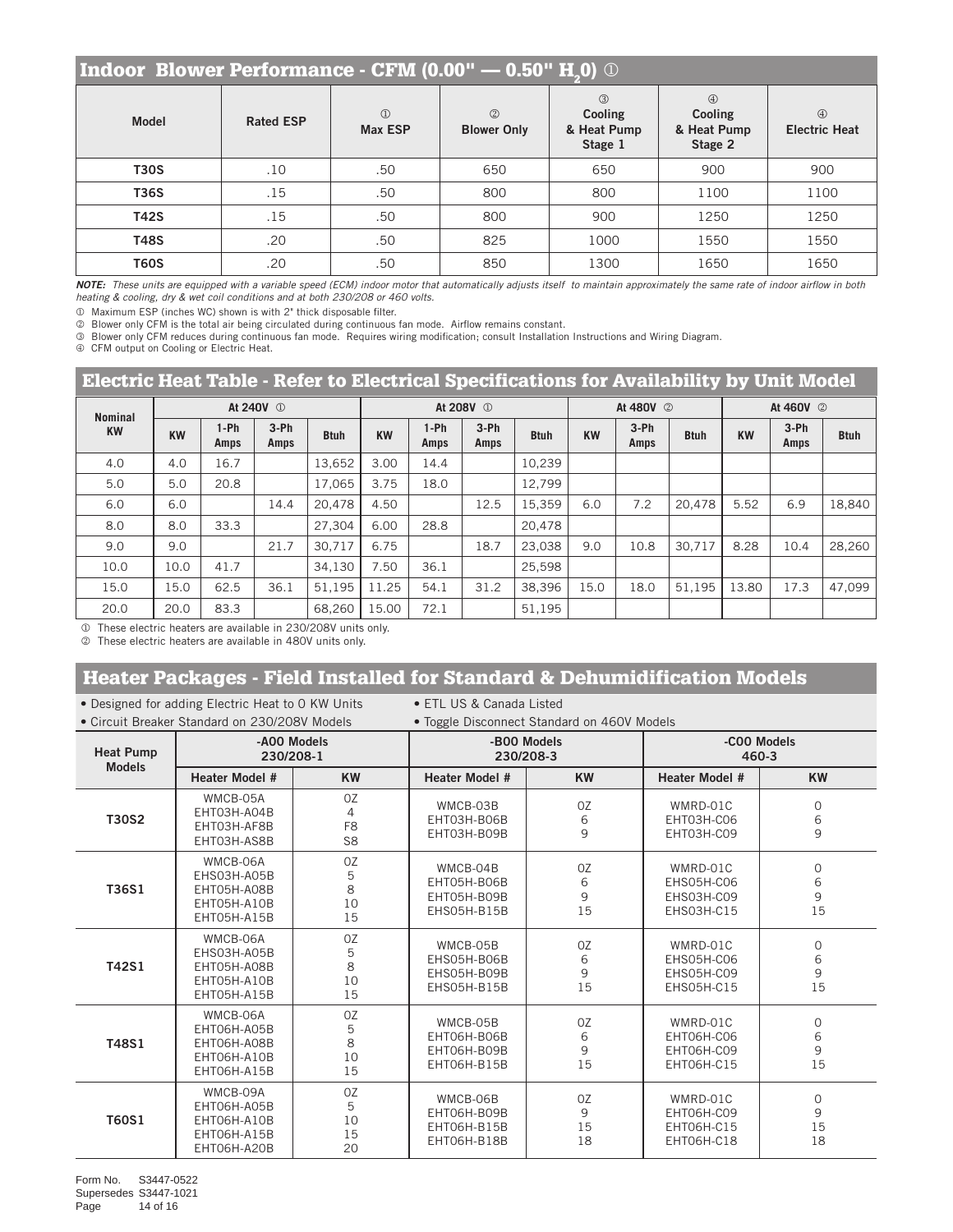## Clearances Required for Service Access and Adequate Condenser Airflow

| <b>MODELS</b> | <b>LEFT SIDE</b> | <b>RIGHT SIDE</b> |
|---------------|------------------|-------------------|
| I All Models  |                  |                   |

1.) Follow all national, state, and local codes and regulations regarding the installation of heating and cooling equipment regarding Single Packaged Vertical Units (SPVU) including electrical access clearances.

2.) Bard recommends a minimum of 10 ft. between the unit front condenser air outlet and solid objects including fences, walls, bushes, and other airflow obstructions.

3.) Bard recommends a minimum of 15 ft. between the condenser air outlets of 2 units that are facing each other.

4.) Bard recommends a minimum clearance of 4" under the unit cabinet for condenser defrost drain age during heat pump operation.

## Minimum Clearances Required to Combustible Materials

| I MODELS ① | <b>SUPPLY AIR DUCT</b><br><b>FIRST THREE FEET</b> | <b>CABINET</b> |
|------------|---------------------------------------------------|----------------|
| All Models | 1/4"                                              |                |

Refer to the Installation Manual for more detailed information.

|                | Dimensions of Basic Unit for Architectural & Installation Requirements (Nominal) |        |                                                                                                                         |               |   |   |               |  |  |   |  |   |   |   |   |                                                                                                                      |      |               |      |
|----------------|----------------------------------------------------------------------------------|--------|-------------------------------------------------------------------------------------------------------------------------|---------------|---|---|---------------|--|--|---|--|---|---|---|---|----------------------------------------------------------------------------------------------------------------------|------|---------------|------|
| <b>MODEL</b>   |                                                                                  |        | <b>WIDTH DEPTH HEIGHT</b>                                                                                               | <b>SUPPLY</b> |   |   | <b>RETURN</b> |  |  |   |  |   |   |   |   |                                                                                                                      |      |               |      |
|                | (W)                                                                              | (D)    | (H)                                                                                                                     |               | в | c | B             |  |  | G |  | Κ | М | N | O | Q                                                                                                                    | R    | s             |      |
| <b>T30S2</b>   | 38.200                                                                           | 17.125 | 70.563                                                                                                                  |               |   |   |               |  |  |   |  |   |   |   |   | 7.88  27.88 13.88 27.88  40.00   10.88   25.75   17.93   26.75   28.75   29.25   27.00   2.63   39.13   22.75   9.14 | 5.00 | 12.00         | 5.00 |
| T36S1<br>T42S1 |                                                                                  |        | 42.075 22.432 84.875 9.88 29.88 15.88 29.88 43.88 15.56 31.66 30.00 32.68 26.94 34.69 32.43 3.37 43.00 23.88 10.00 1.44 |               |   |   |               |  |  |   |  |   |   |   |   |                                                                                                                      |      | 16.00         | 1.88 |
| T48S1<br>T60S1 |                                                                                  |        | 42.075 22.432 93.000 9.88 29.88 15.88 29.88 43.88 15.56 37.00 30.00 40.81 35.06 42.81 40.56 3.37 43.00 31.00 10.00 1.44 |               |   |   |               |  |  |   |  |   |   |   |   |                                                                                                                      |      | 16.00   10.00 |      |

All dimensions are in inches. Dimensional drawings are not to scale.



| <b>Unit Charge Rates</b>                                         |                     |                         |
|------------------------------------------------------------------|---------------------|-------------------------|
| <b>UNIT</b>                                                      | Std. Unit -<br>Lbs. | Dehum. Units<br>$-Lbs.$ |
| T30S1 - High Efficiency Step<br><b>Capacity Quiet Climate HP</b> | 7.0625              | 6.625                   |
| T36S1 - High Efficiency Step<br><b>Capacity Quiet Climate HP</b> | 10.75               | 11.5625                 |
| T42S1 - High Efficiency Step<br><b>Capacity Quiet Climate HP</b> | 11.625              | 12.125                  |
| T48S1 - High Efficiency Step<br><b>Capacity Quiet Climate HP</b> | 12.00               | 12.00                   |
| T60S1 - High Efficiency Step<br><b>Capacity Quiet Climate HP</b> | 12.4375             | 12.4375                 |